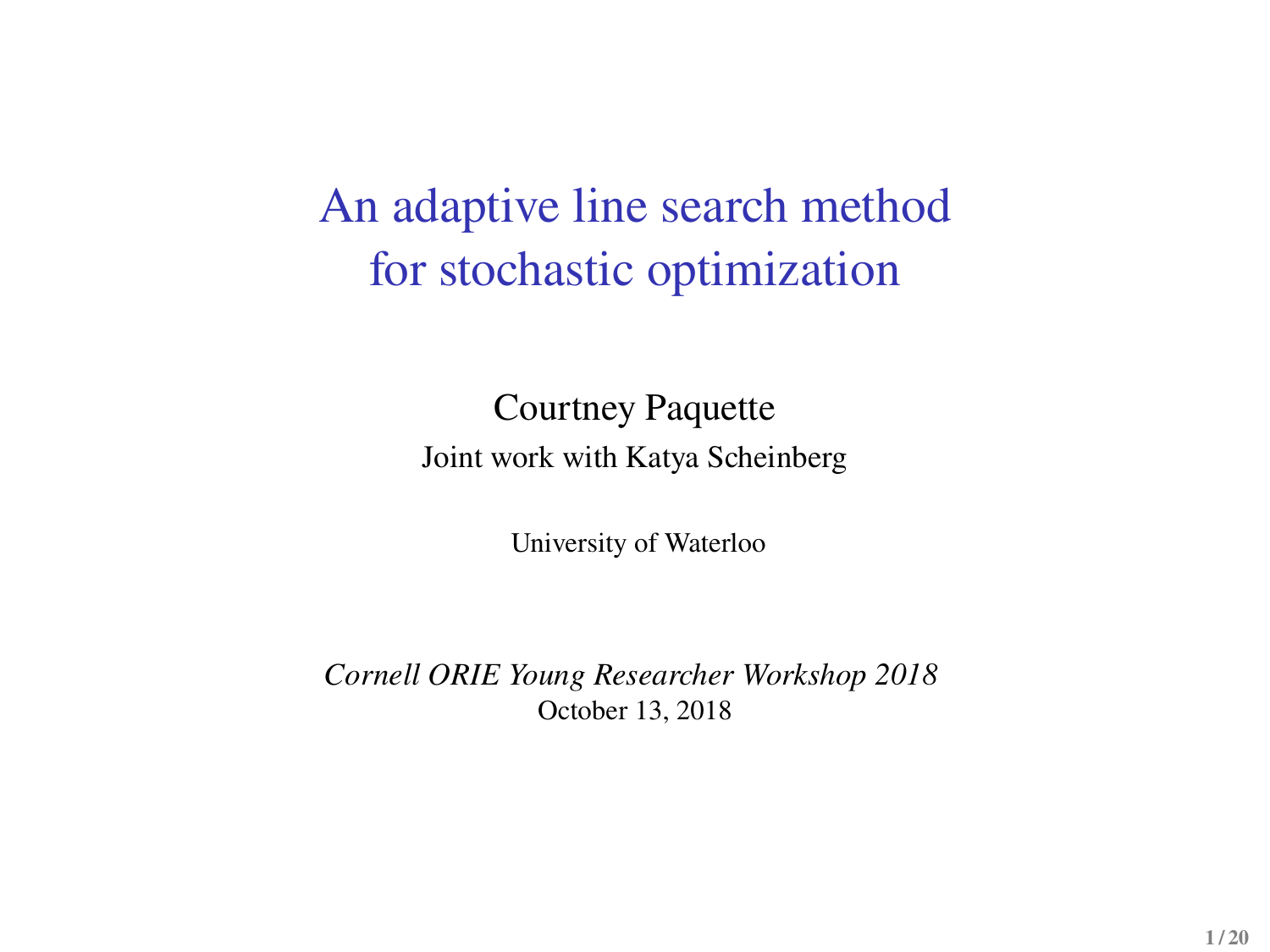(Deterministic) Backtracking Line Search

Classical problem

 $\min_{x \in \Omega} f(x)$ 

 $f : \Omega \to \mathbf{R}$  with *L*-Lipschitz gradient

**Gradient descent:**  $x_{k+1} = x_k - \alpha \nabla f(x_k)$ ,  $\alpha \in (0, 1/L]$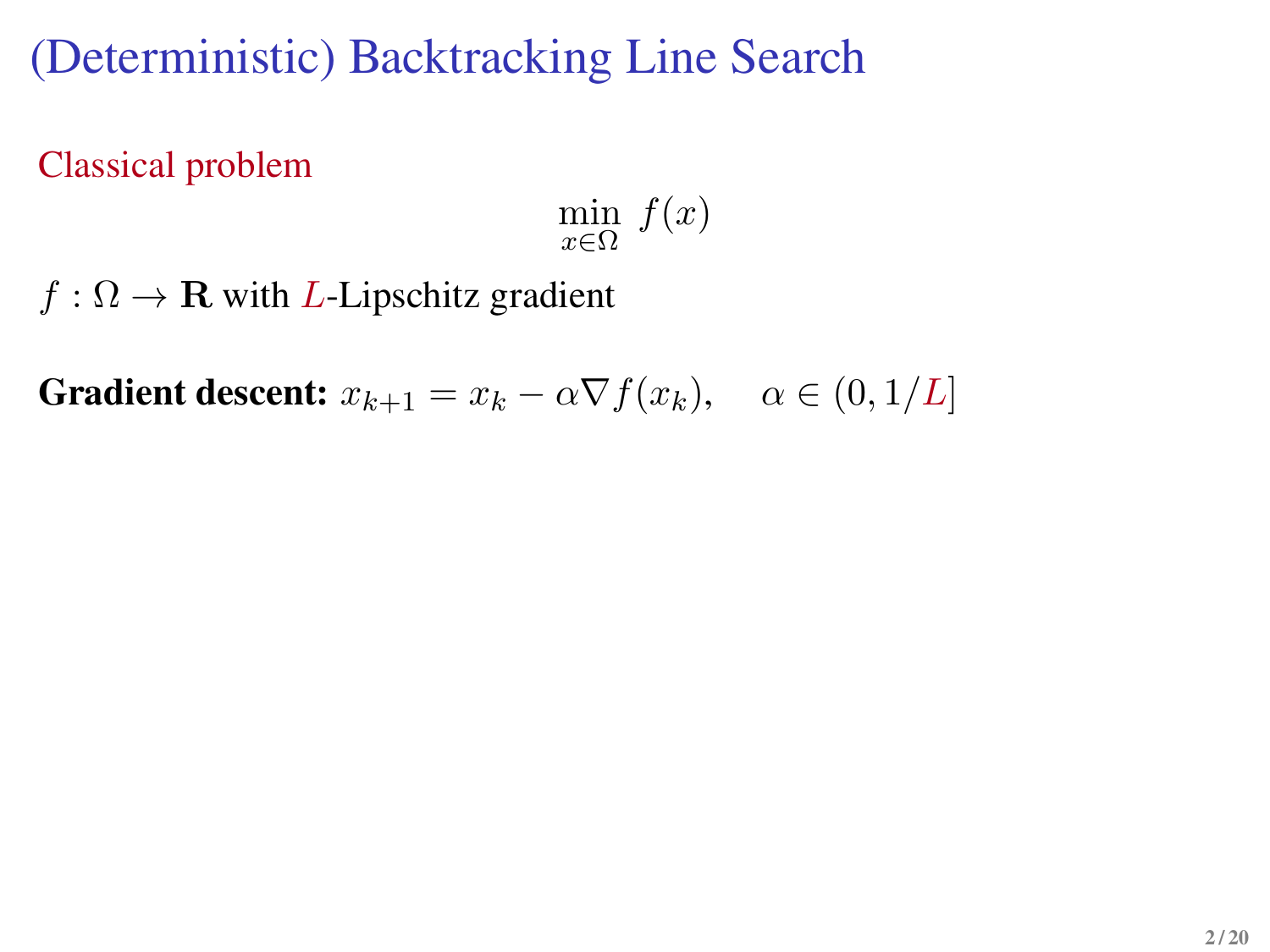(Deterministic) Backtracking Line Search

Classical problem

 $\min_{x \in \Omega} f(x)$ 

 $f : \Omega \to \mathbf{R}$  with *L*-Lipschitz gradient

**Gradient descent:**  $x_{k+1} = x_k - \alpha \nabla f(x_k)$ ,  $\alpha \in (0, 1/L]$ 

#### **Backtracking Line Search Algorithm**

- Compute  $f(x_k)$  and  $\nabla f(x_k)$
- Check sufficient decrease (Armijo '66)

$$
f(x_k - \alpha_k \nabla f(x_k)) \le f(x_k) - \theta \alpha_k \|\nabla f(x_k)\|^2
$$

Successful:  $x_{k+1} = x_k - \alpha_k \nabla f(x_k)$  and increase  $\alpha_k \Rightarrow \alpha_{k+1} = \gamma^{-1} \alpha_k$ 

• Unsuccessful:  $x_{k+1} = x_k$  and decrease  $\alpha_k \Rightarrow \alpha_{k+1} = \gamma \alpha_k$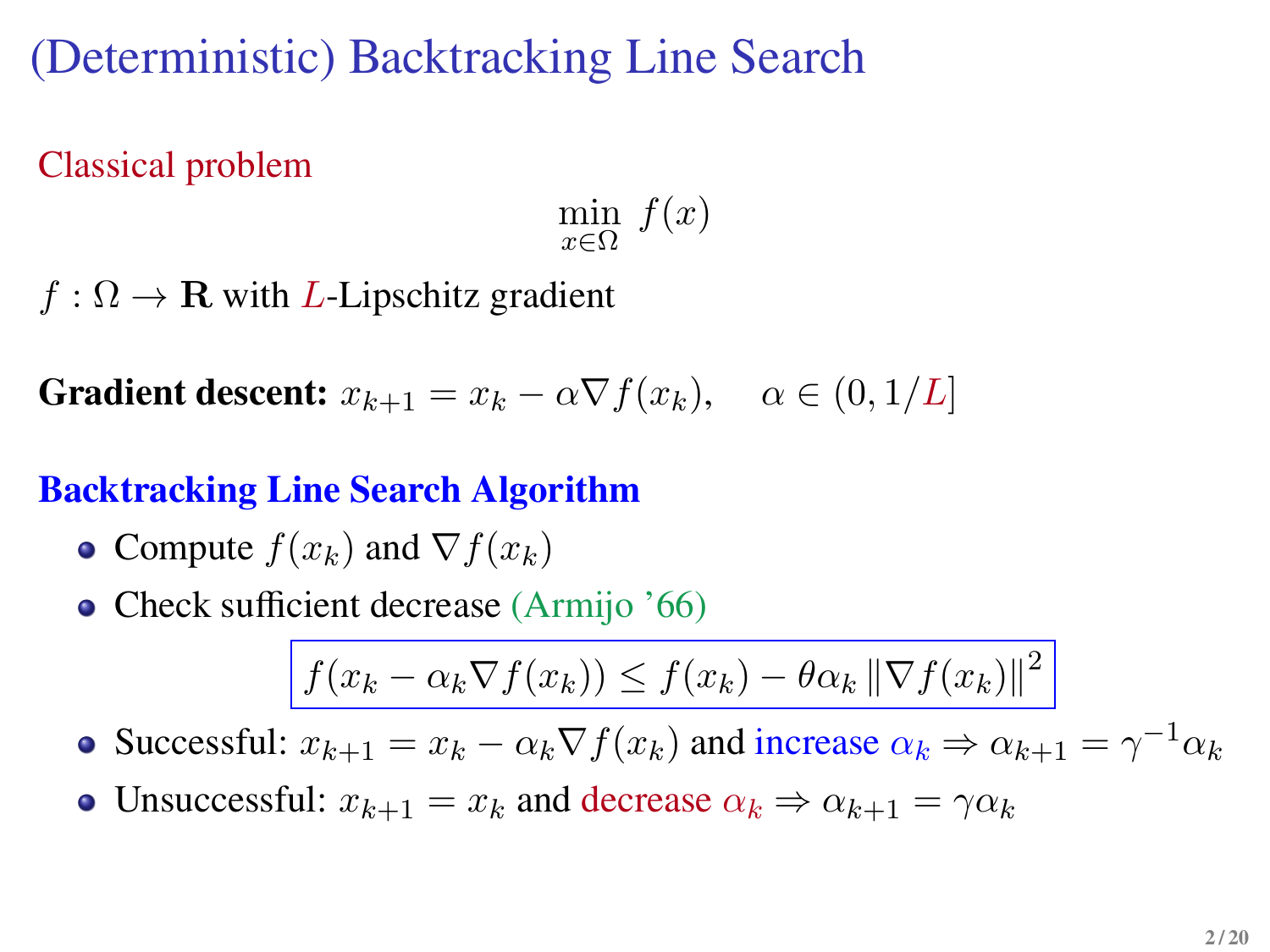## Motivation: Adaptivity (faster convergence)

$$
\min_{x} \frac{1}{2}x^T A x - b^T x
$$

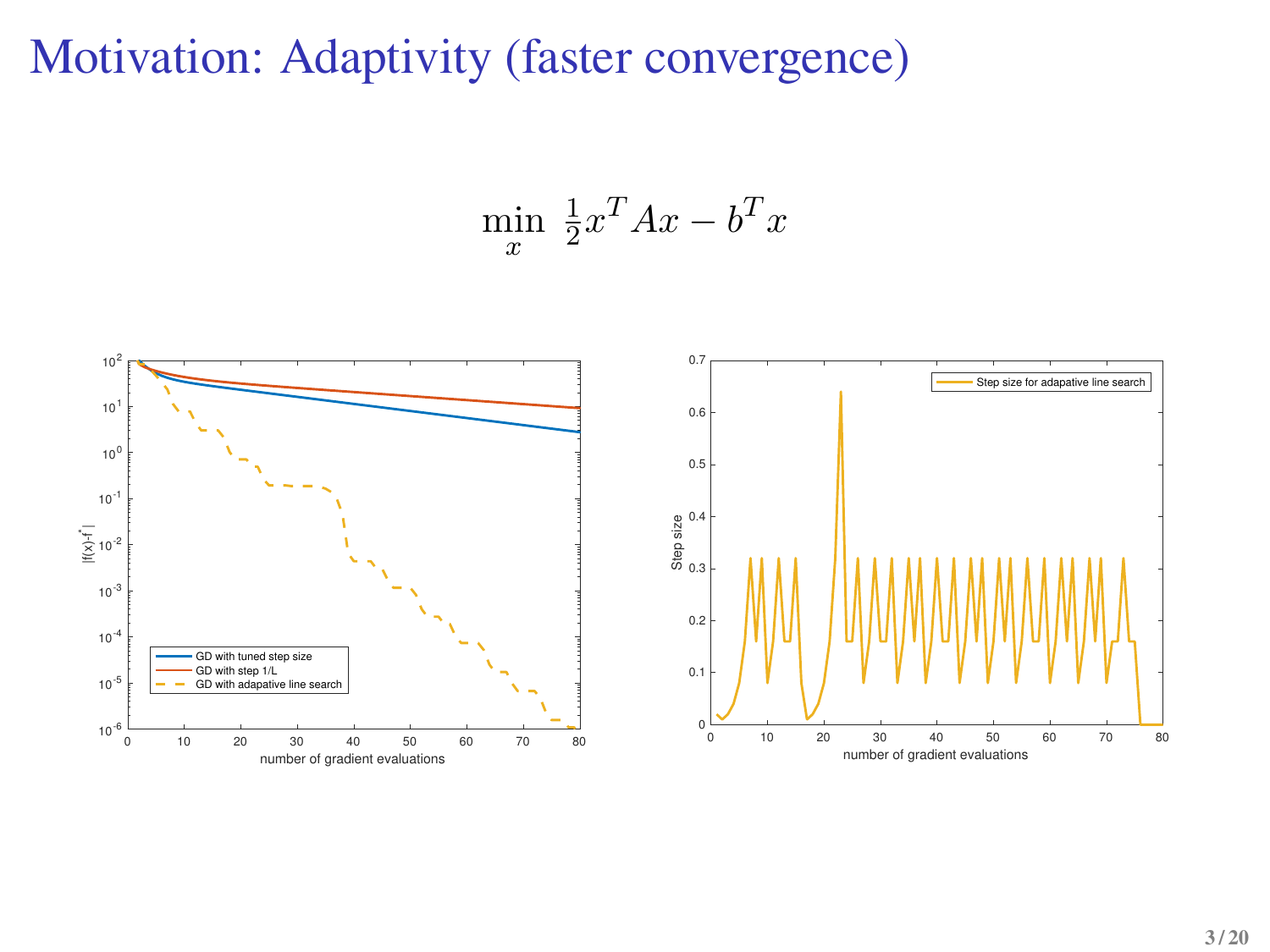### Motivation: Adaptivity (stability)

$$
\min_{\theta} \frac{1}{m} \sum_{i=1}^{m} \log(1 + \exp(-y_i(\theta^T x_i)) + \frac{\lambda}{2} ||\theta||_2^2
$$

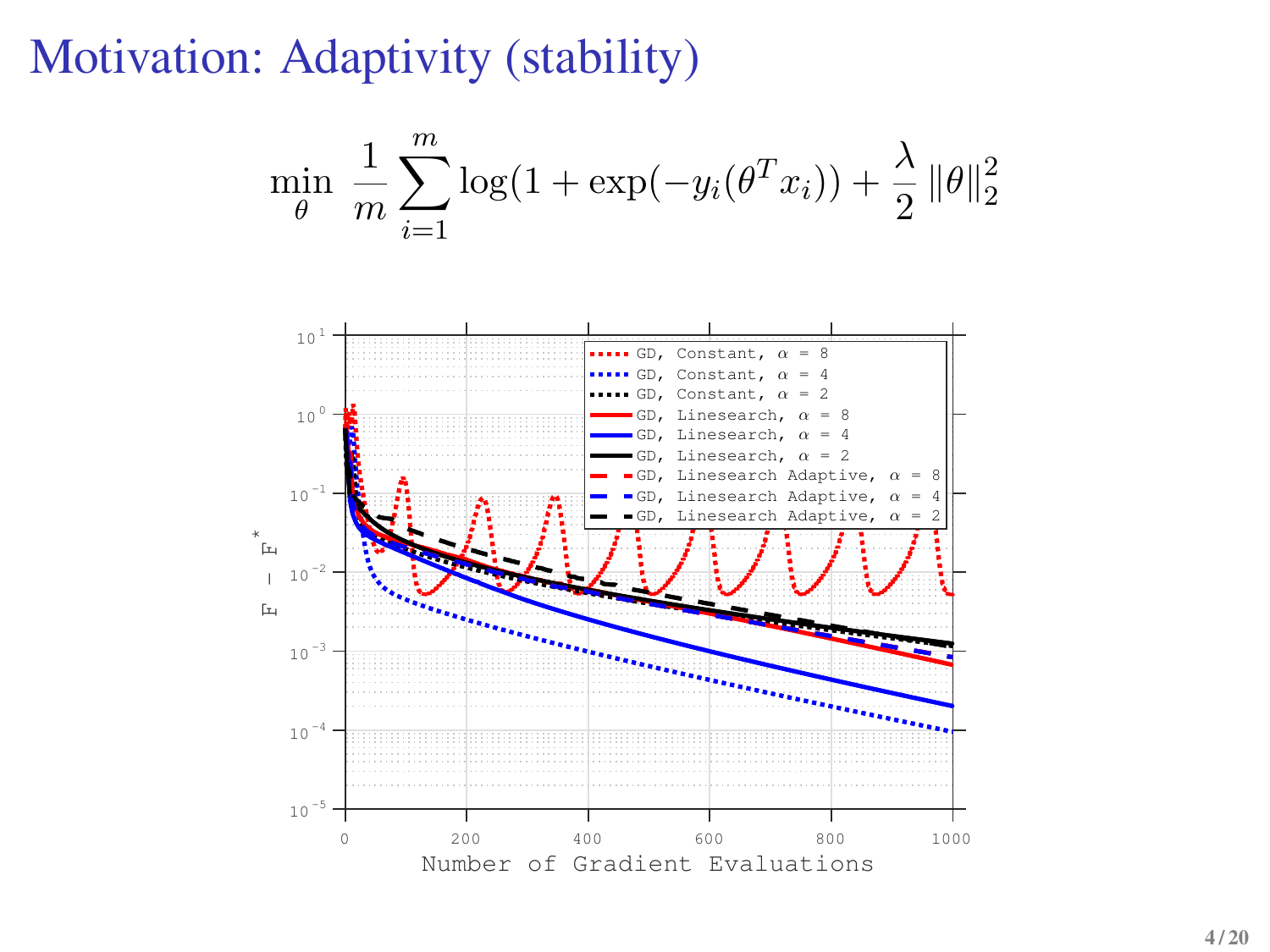## Stochastic setting

#### Stochastic problem

 $\min_{x \in \Omega} f(x)$ 

- $f : \Omega \to \mathbf{R}$  with *L*-Lipschitz gradients
- $f(x)$  is stochastic, given x obtain estimate  $\tilde{f}(x;\xi)$  and  $\nabla \tilde{f}(x;\xi)$  where  $\xi$ is random variable
- Central task in machine learning

$$
f(x) = \mathbf{E}_{\xi \sim P}[\tilde{f}(x; \xi)]
$$

- **E**mpirical risk minimization:  $\xi_i$  is a uniform r.v. over training set
- $\blacktriangleright$  *More generally:*  $\xi$  is any sample or set of samples from data distribution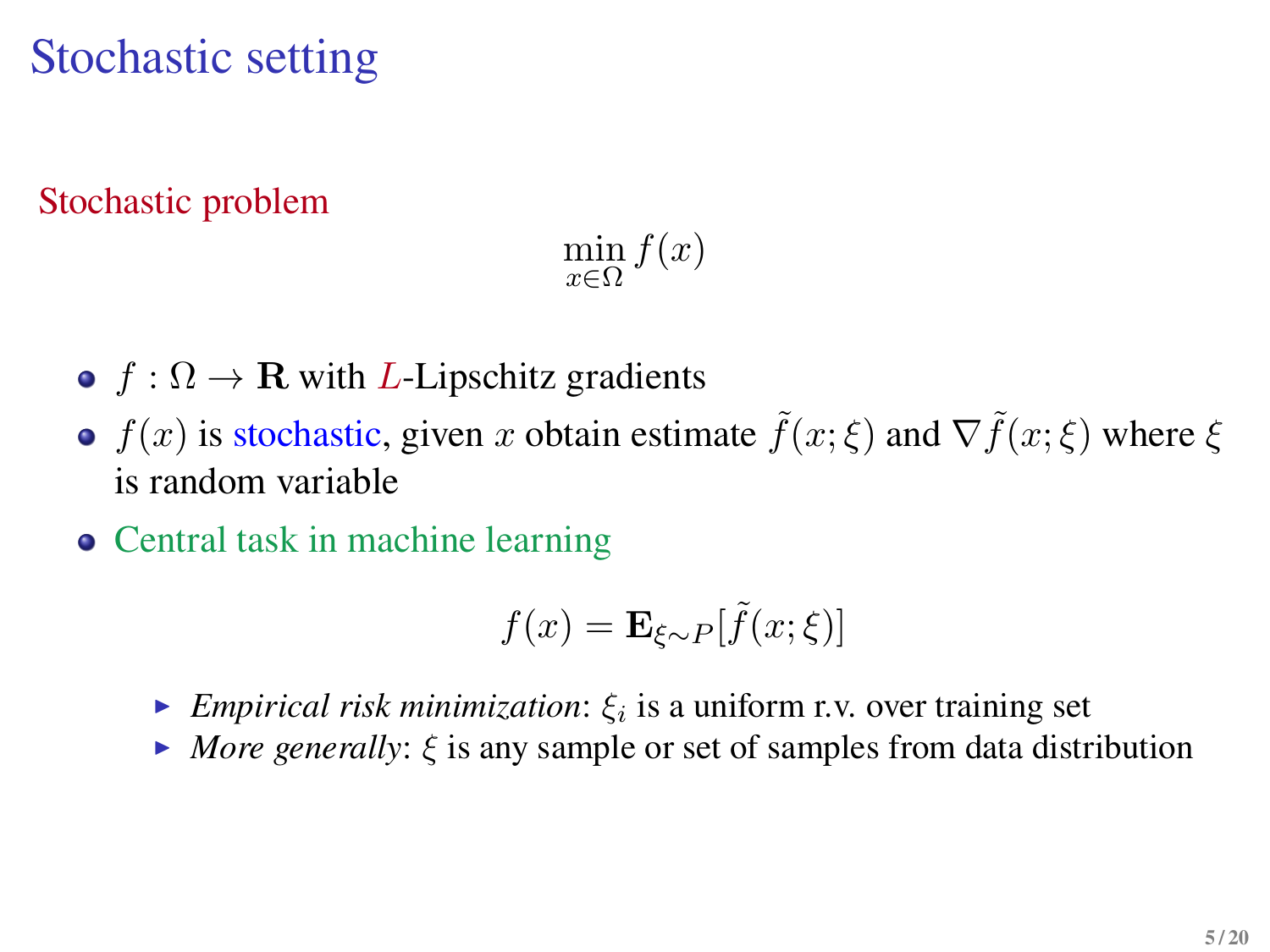### **Question**

Can the line search technique be adapted to stochastic setting using only knowable quantities?

**Knowable quantities:** e.g. bound on variance of  $\nabla \tilde{f}$ ,  $\tilde{f}$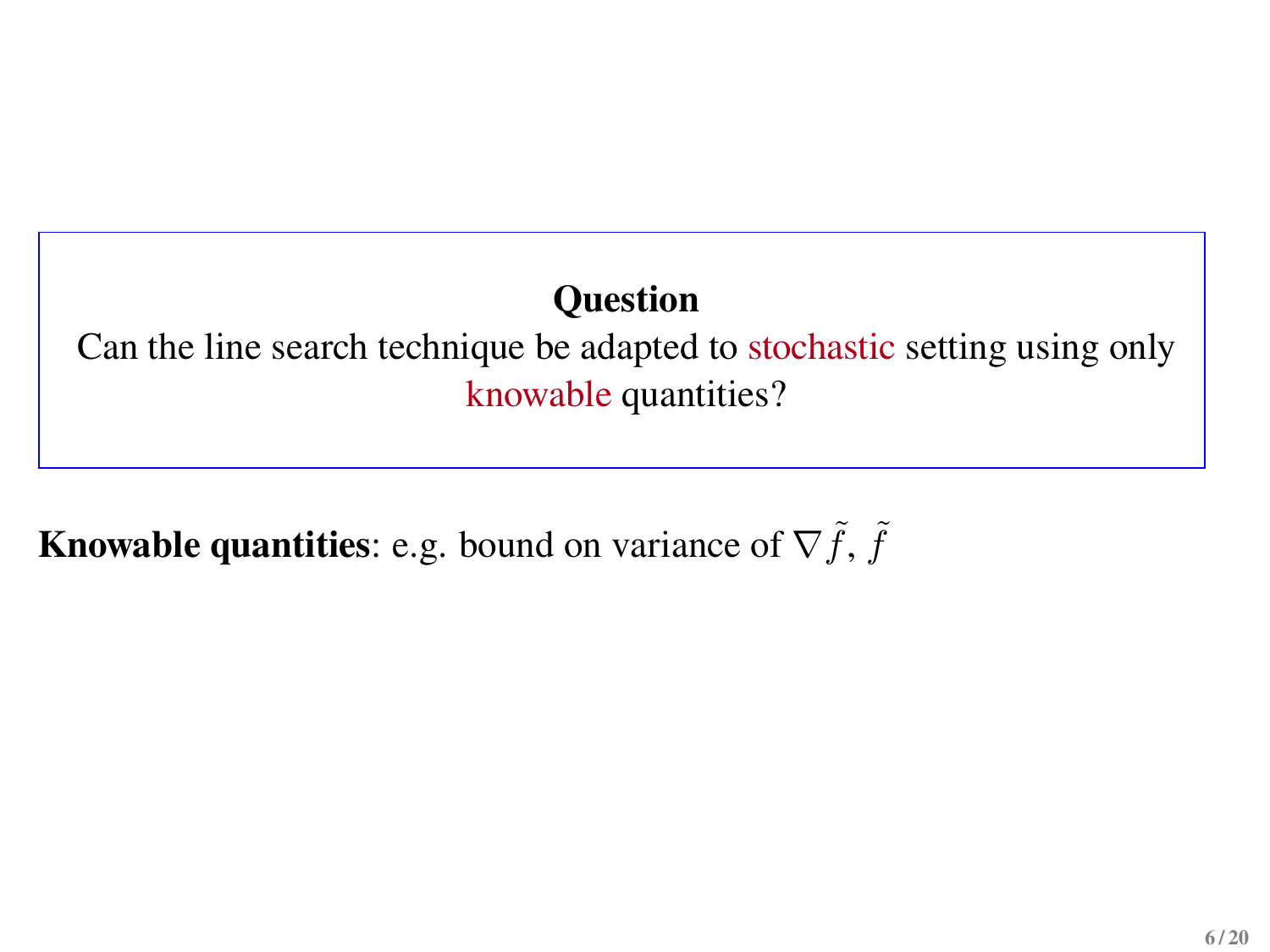# Related works

#### Subsampling and second-order methods

- Mahoney, Roosta-Khorasani, and Xu; "Newton-Type Methods for Non-convex optimization under inexact Hessian information" (2018)
- Tripuraneni, Stern, Jin, Reiger, and Jordan; "Stochastic cubic regularization for fast nonconvex optimization" (2017)
- Blanchet, Cartis, Menickelly, and Scheinberg; "Convergence rate analysis of a stochastic trust region method for nonconvex optimization" (2016)

Line search & heuristics Previous work requires:  $\nabla f(x)$ ,  $\alpha_k \to 0$ 

- Bollapragada, Byrd, and Nocedal; "Adaptive sampling strategies for stochastic optimization" (to appear in SIOPT 2017)
- Friedlander and Schmidt; "Hybrid deterministic-stochastic methods for data fitting" (2012, SIAM Sci. Comput)
- Mahsereci and Hennig; "Probabilistic line search for stochastic optimization" (JMLR 2018; NIPS 2015)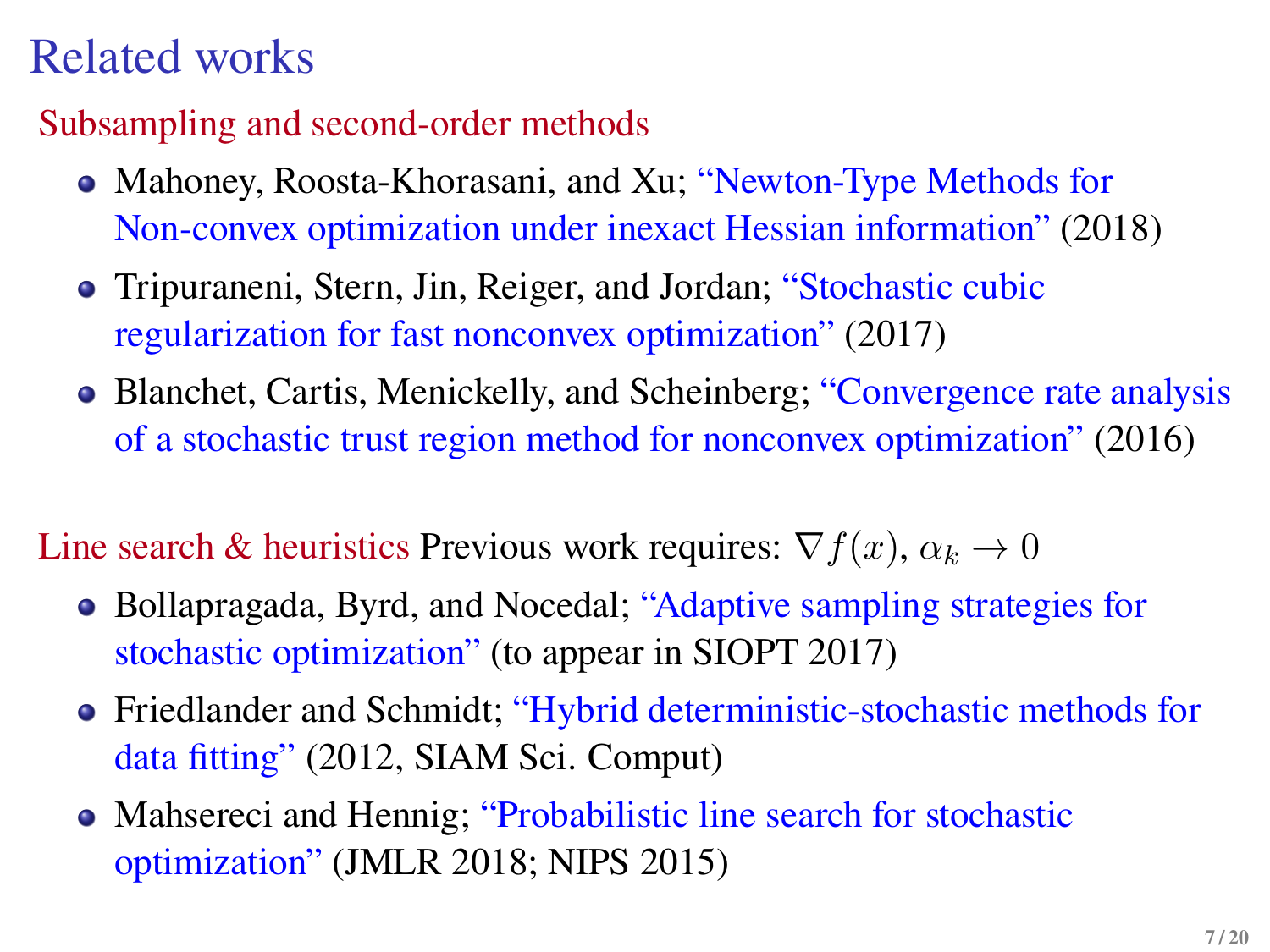## Stochastic backtracking line search

Compute stochastic estimates  $g_k$  $\widetilde{\nabla f(x_k)}$ ,  $f_k$  $\widetilde{f(x_k)}$ , and  $f_k^+$ k  $f(x_k-\alpha_k g_k)$ 

• Check sufficient decrease (Armijo '66)

$$
f_k^+ \le f_k - \theta \alpha_k \left\| g_k \right\|^2
$$

Successful:  $x_{k+1} = x_k - \alpha_k g_k$  and increase  $\alpha_k \Rightarrow \alpha_{k+1} = \gamma^{-1} \alpha_k$ 

• Unsuccessful:  $x_{k+1} = x_k$  and decrease  $\alpha_k \Rightarrow \alpha_{k+1} = \gamma \alpha_k$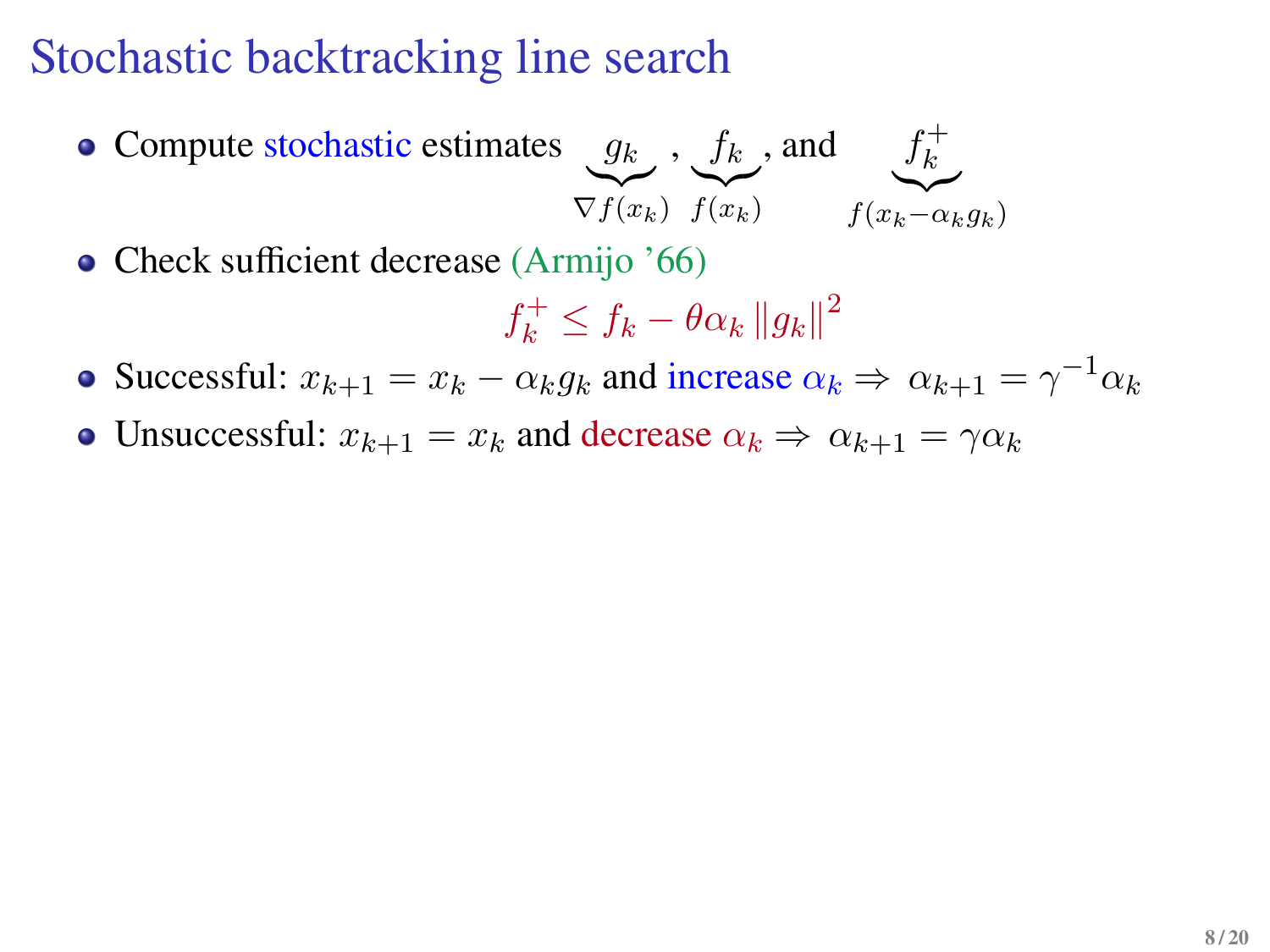## Stochastic backtracking line search

Compute stochastic estimates  $g_k$  $\widetilde{\nabla f(x_k)}$ ,  $f_k$  $f(x_k)$ , and  $f_k^+$ k  $f(x_k-\alpha_k g_k)$ 

• Check sufficient decrease (Armijo '66)

$$
f_k^+ \le f_k - \theta \alpha_k \left\| g_k \right\|^2
$$

- Successful:  $x_{k+1} = x_k \alpha_k g_k$  and increase  $\alpha_k \Rightarrow \alpha_{k+1} = \gamma^{-1} \alpha_k$
- Unsuccessful:  $x_{k+1} = x_k$  and decrease  $\alpha_k \Rightarrow \alpha_{k+1} = \gamma \alpha_k$

#### **Challenges**

$$
f_k^+ \leq f_k - \theta \alpha_k \|g_k\|^2 \quad \stackrel{\text{??}}{\Rightarrow} \quad f(x_k - \alpha_k g_k) \leq f(x_k) - \theta \alpha_k \|\nabla f(x_k)\|^2
$$

Bad function estimates may  $\uparrow$  objective value Increase at most  $\alpha_k^2 \left\| g_k \right\|^2$ 

• Stepsizes,  $\alpha_k$ , become arbitrarily small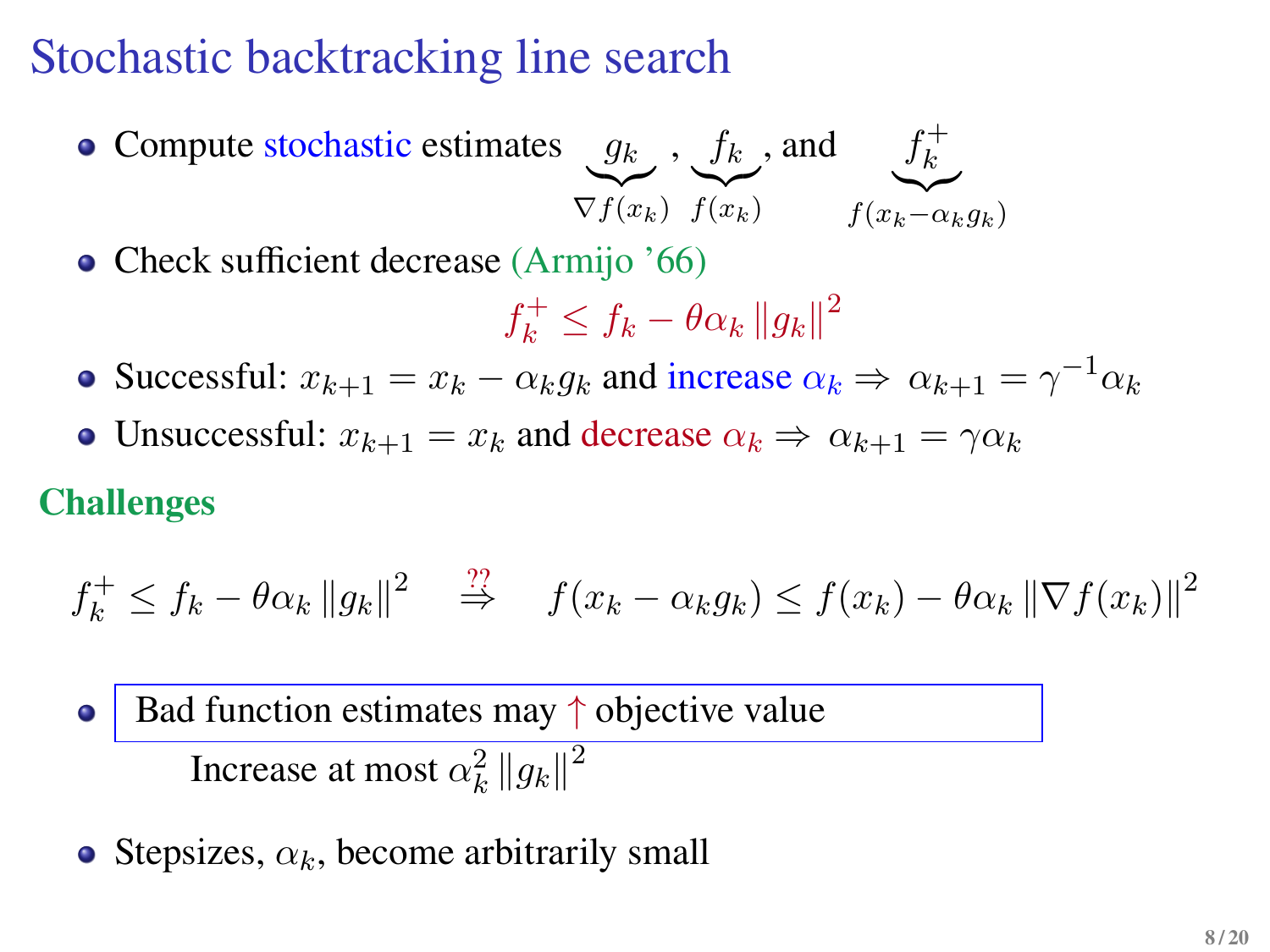### Stochastic line search

### **Algorithm**

- Compute random estimate of the gradient,  $q_k$
- Compute random estimate of  $f_k \approx f(x_k)$  and  $f_k^+ \approx f(x_k \alpha_k g_k)$
- Check the stochastic sufficient decrease

$$
f_k^+ \le f_k - \theta \alpha_k \left\| g_k \right\|^2
$$

- Successful:  $x_{k+1} = x_k \alpha_k g_k$  and  $\alpha_k \uparrow \Rightarrow \alpha_{k+1} = \gamma^{-1} \alpha_k$ 
	- Reliable step: If  $\alpha_k ||g_k||^2 \geq \delta_k^2$ ,  $\qquad \uparrow \delta_k \Rightarrow \delta_{k+1}^2 = \gamma^{-1} \delta_k^2$ ► Unreliable step: If  $\alpha_k ||g_k||^2 < \delta_k^2$ ,  $\psi_k \Rightarrow \delta_{k+1}^2 = \gamma \delta_k^2$
- Unsucessful:  $x_{k+1} = x_k$ , decrease  $\alpha_k$ , and decrease  $\delta_k$  $\Rightarrow \alpha_{k+1} = \gamma \alpha_k$  and  $\delta_{k+1}^2 = \gamma \delta_k^2$ .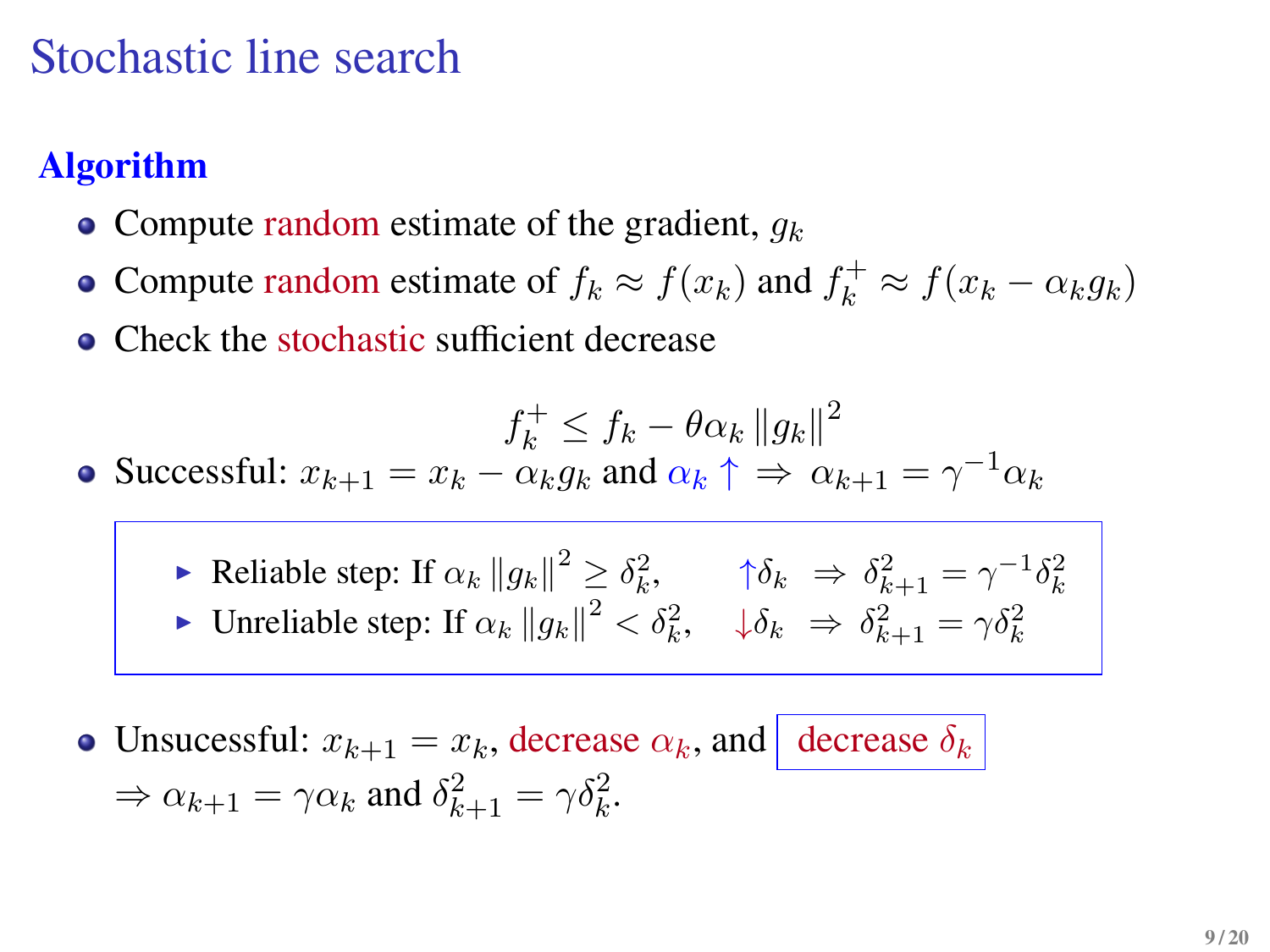### Randomness assumptions

• Accurate gradient  $g_k$  **w/** prob.  $p_q$ :

 $\Pr(\|q_k - \nabla f(x_k)\| \leq \alpha_k \|q_k\| \mid \text{past}) > p_a$ 

Accurate function estimates  $f_k$  and  $f_k^+$  w/ prob.  $p_f$ **:** 

 $\mathbf{Pr}(|f(x_k) - f_k| \leq \alpha_k^2 \|g_k\|^2$ and  $|f(x_k - \alpha_k g_k) - f_k^+|$  $\left| \frac{k^+}{k} \right| \leq \alpha_k^2 \left\| g_k \right\|^2 |\text{past}) \geq p_f$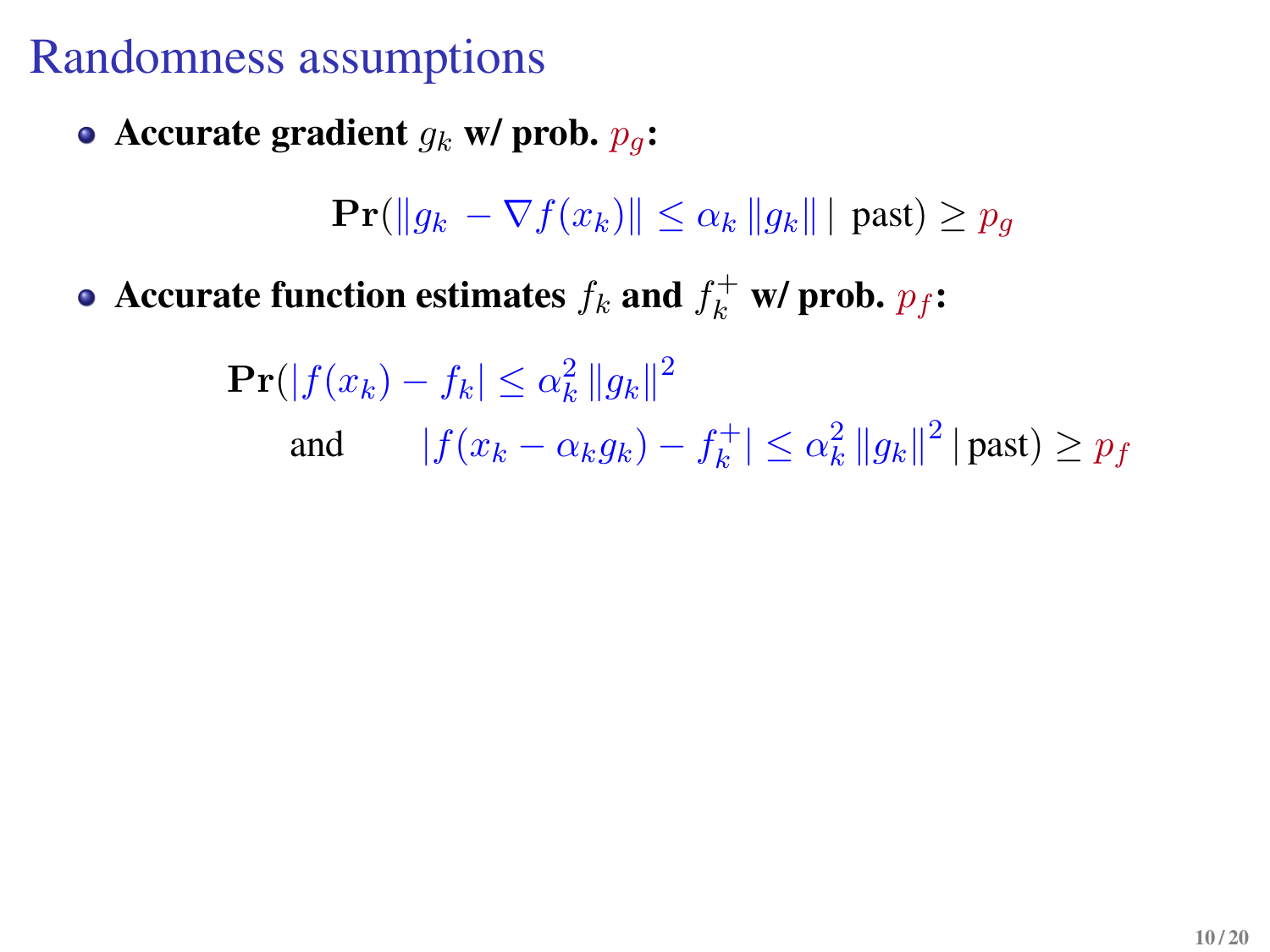## Randomness assumptions

• Accurate gradient  $g_k$  **w/** prob.  $p_q$ :

 $\Pr(\|g_k - \nabla f(x_k)\| \leq \alpha_k \|g_k\| \mid \text{past}) \geq p_q$ 

Accurate function estimates  $f_k$  and  $f_k^+$  w/ prob.  $p_f$ **:** 

$$
\begin{aligned} \mathbf{Pr}(|f(x_k) - f_k| &\leq \alpha_k^2 \|g_k\|^2\\ \text{and} \qquad |f(x_k - \alpha_k g_k) - f_k^+| &\leq \alpha_k^2 \|g_k\|^2 \, |\text{past}) \geq p_f \end{aligned}
$$

**Variance condition**

$$
\mathbf{E}[|f_k - f(x_k)|^2 \, | \, \text{past}] \le \theta^2 \delta_k^4 \qquad \text{(same for } f_k^+).
$$

Question: How to choose these probabilities  $(p_f, p_g)$  large enough?

 $p_f, p_g \geq 1/2$  at least, but  $p_f$  should be large.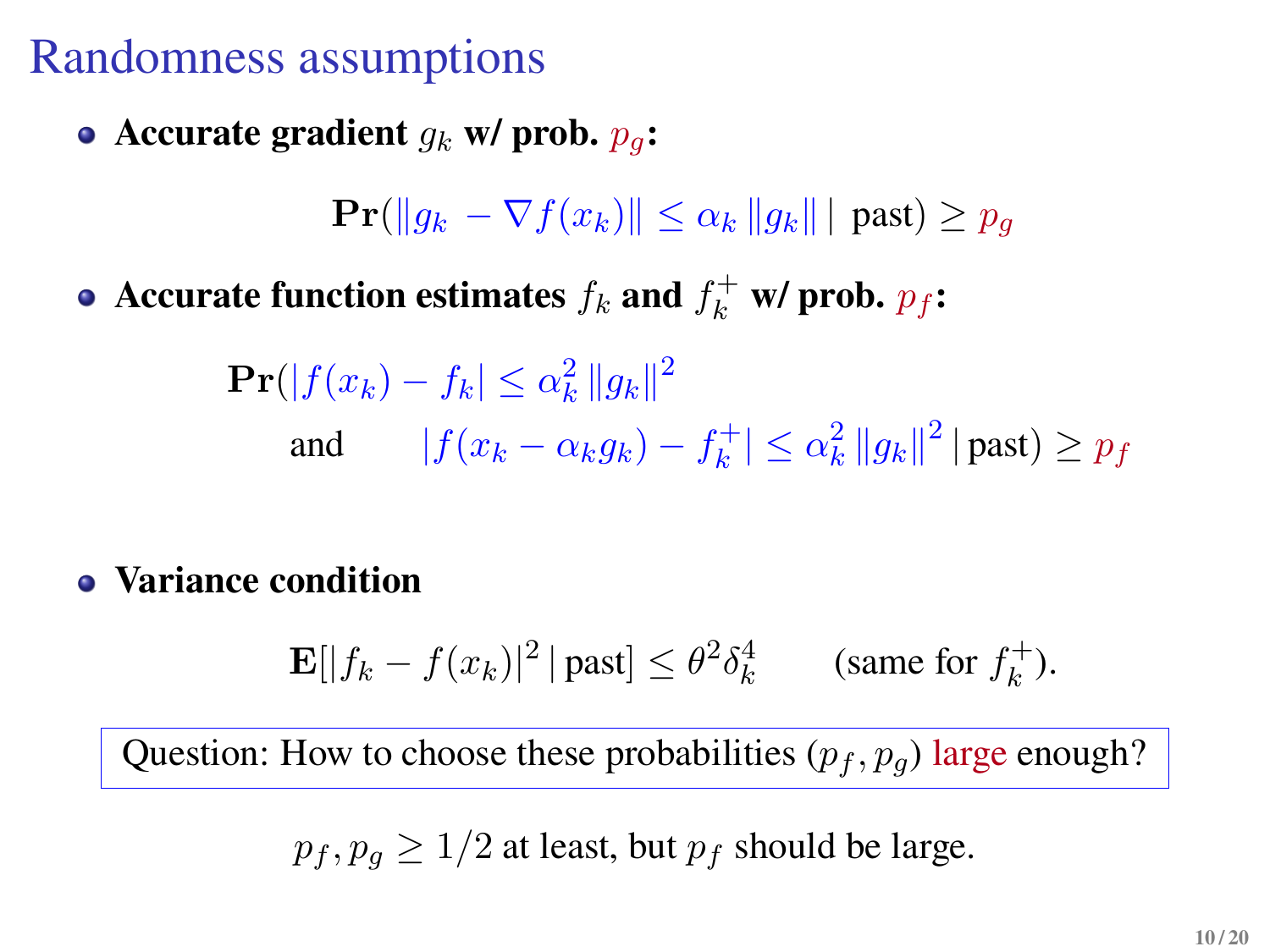# Satisfying randomness assumptions

$$
\min_{x \in \mathbf{R}^n} f(x) = \mathbf{E}_{\xi \sim P}[\tilde{f}(x; \xi)]
$$

and bound on variance

$$
\mathbf{E}_{\xi \sim P}(\|\nabla \tilde{f}(x,\xi) - \nabla f(x)\|^2) \le V_g, \quad \mathbf{E}_{\xi \sim P}(|\tilde{f}(x,\xi) - f(x)|^2) \le V_f.
$$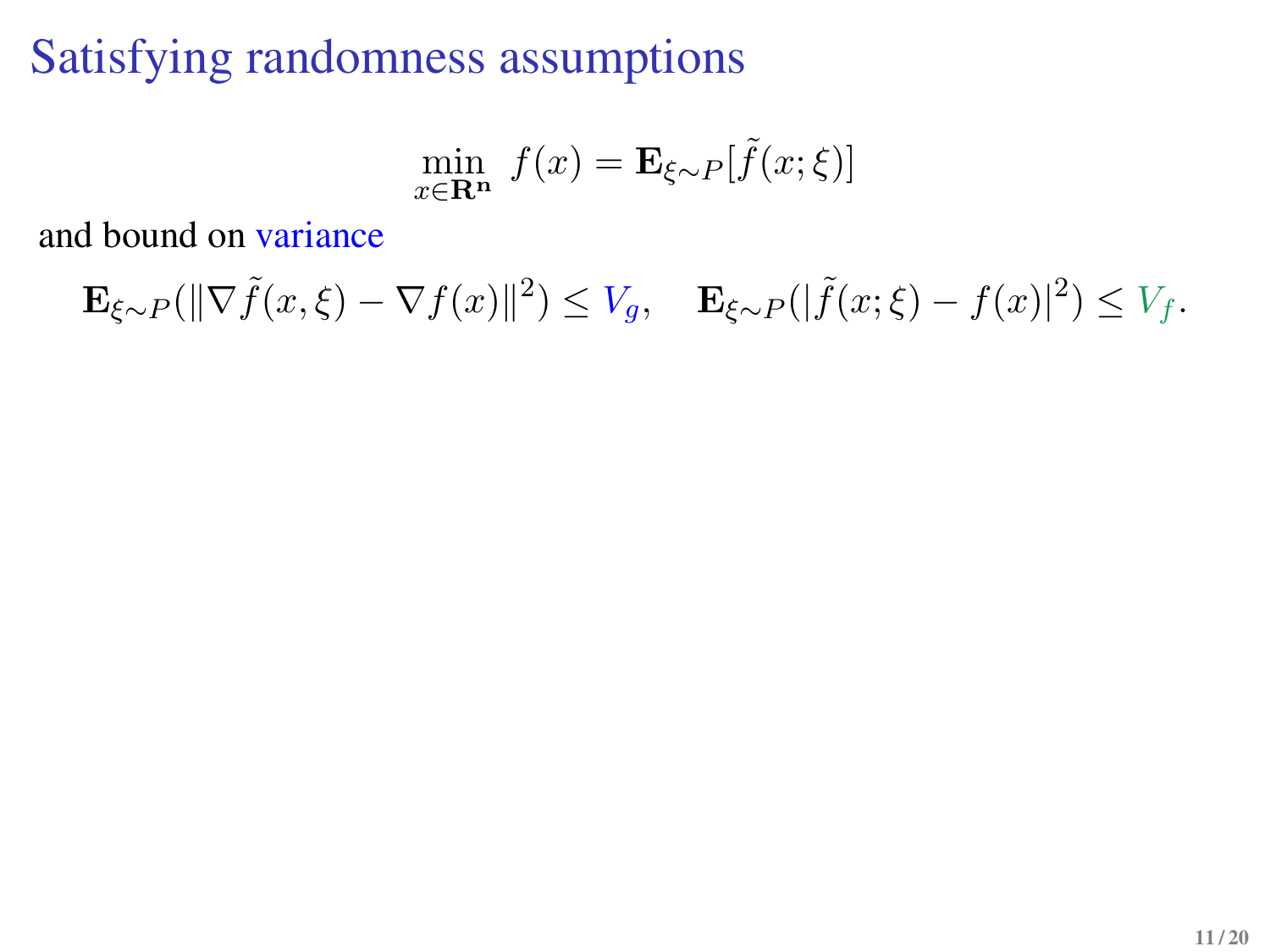# Satisfying randomness assumptions

$$
\min_{x \in \mathbf{R}^n} f(x) = \mathbf{E}_{\xi \sim P}[\tilde{f}(x; \xi)]
$$

and bound on variance

$$
\mathbf{E}_{\xi \sim P}(\|\nabla \tilde{f}(x,\xi) - \nabla f(x)\|^2) \le V_g, \quad \mathbf{E}_{\xi \sim P}(|\tilde{f}(x,\xi) - f(x)|^2) \le V_f.
$$

**Example: sampling**

$$
g_k = \frac{1}{|S_g|} \sum_{i \in S_g} \nabla f(x_k; \xi_i), \quad f_k = \frac{1}{|S_f|} \sum_{i \in S_f} f(x_k; \xi_i).
$$

How many samples do we need?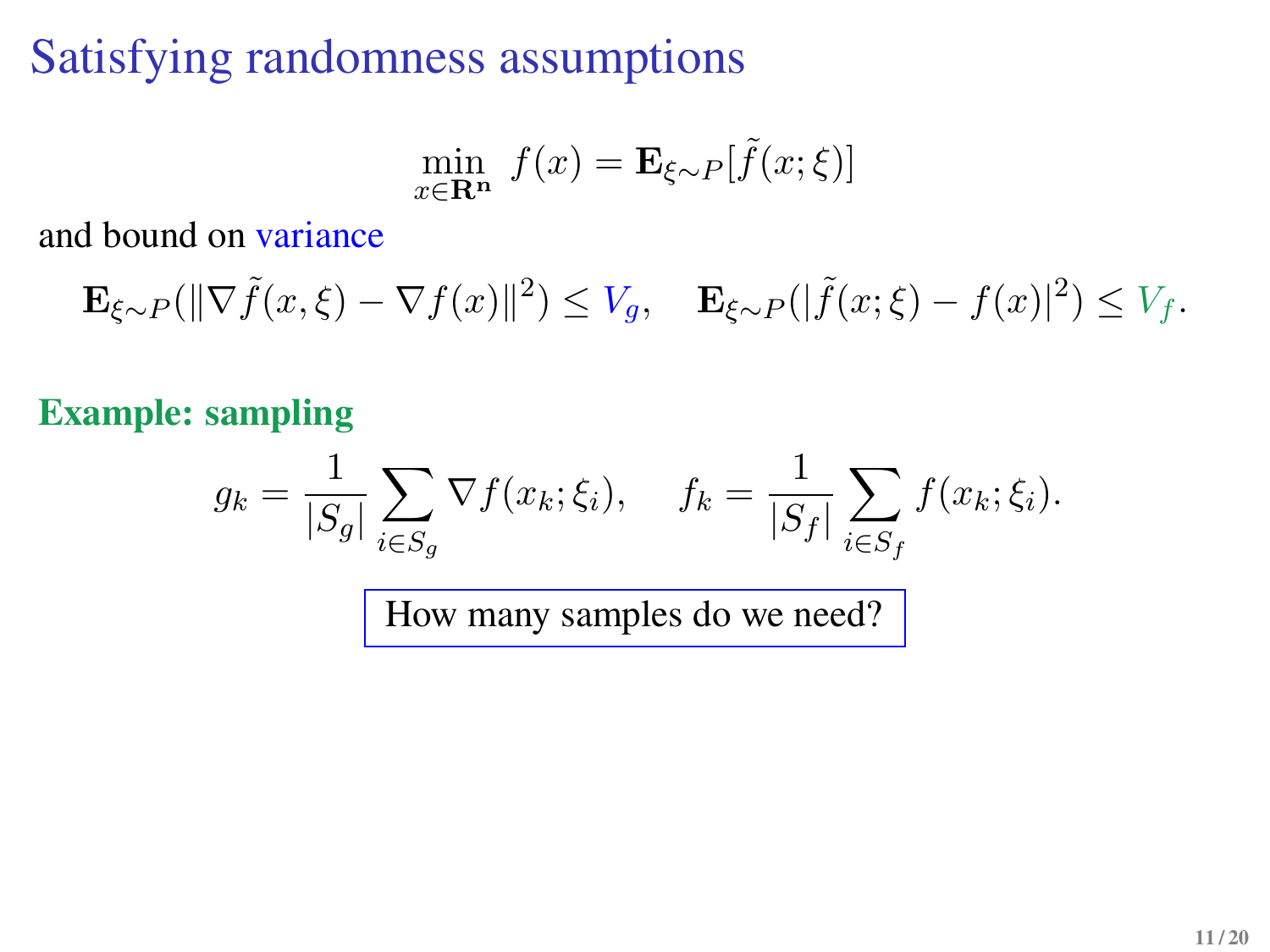# Satisfying randomness assumptions

$$
\min_{x \in \mathbf{R}^n} f(x) = \mathbf{E}_{\xi \sim P}[\tilde{f}(x; \xi)]
$$

and bound on variance

$$
\mathbf{E}_{\xi \sim P}(\|\nabla \tilde{f}(x,\xi) - \nabla f(x)\|^2) \le V_g, \quad \mathbf{E}_{\xi \sim P}(|\tilde{f}(x,\xi) - f(x)|^2) \le V_f.
$$

**Example: sampling**

$$
g_k = \frac{1}{|S_g|} \sum_{i \in S_g} \nabla f(x_k; \xi_i), \quad f_k = \frac{1}{|S_f|} \sum_{i \in S_f} f(x_k; \xi_i).
$$
  
How many samples do we need?

**Idea:** Chebyshev Inequality

$$
|S_g| \approx \tilde{O}\left(\frac{V_g}{\alpha_k^2\left\|g_k\right\|^2}\right), \qquad |S_f| \approx \tilde{O}\left(\max\left\{\frac{V_f}{\alpha_k^4\left\|g_k\right\|^4}, \frac{V_f}{\delta_k^4}\right\}\right)
$$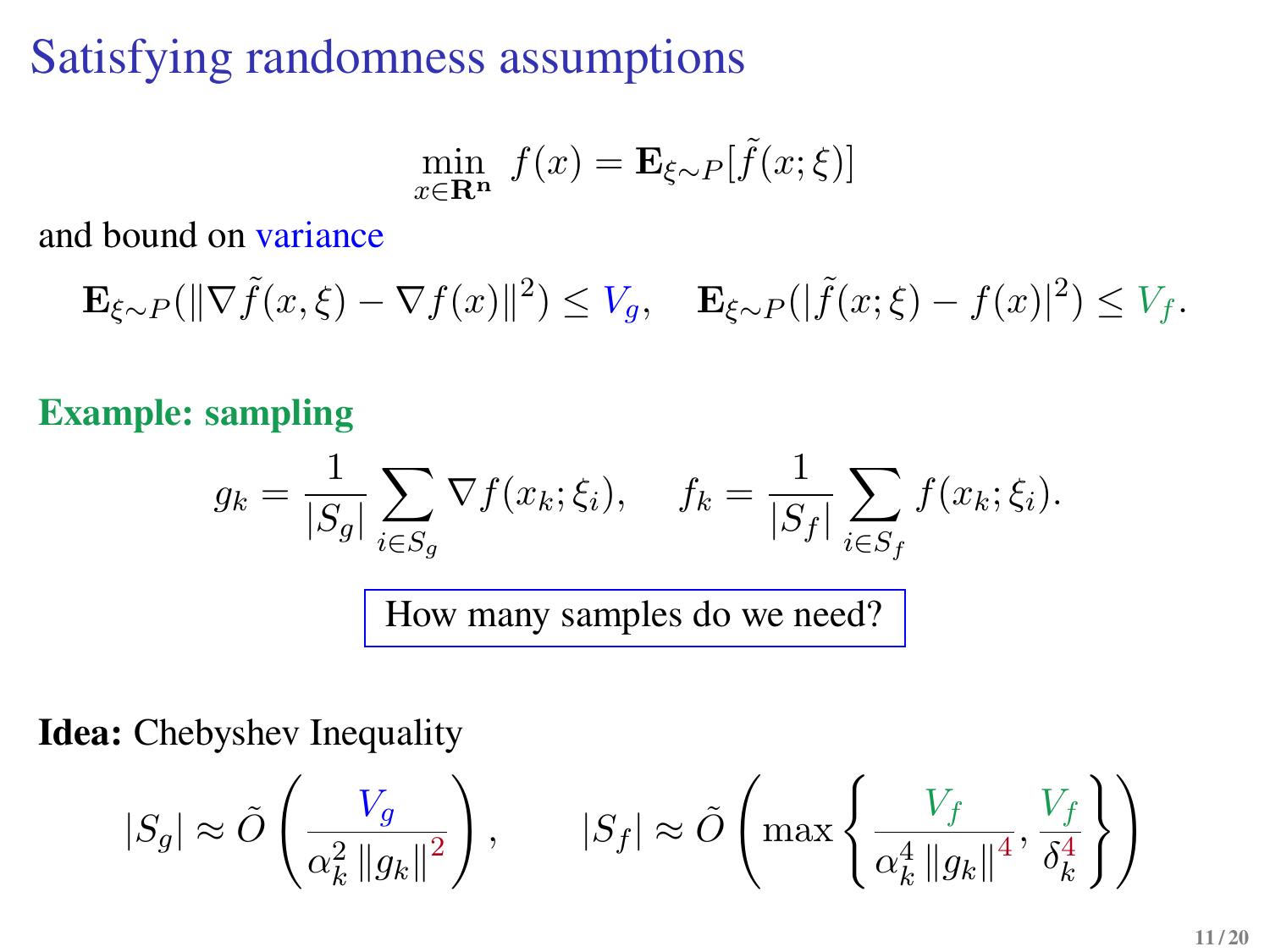## Stochastic Process

- Random process  $\{\Phi_k, \mathcal{A}_k\} \geq 0$
- Stopping time  $T_{\varepsilon}$
- $\bullet$  W<sub>k</sub> biased random walk with probability  $p > 1/2$

$$
Pr(W_{k+1} = 1 | \text{ past}) = p \text{ and } Pr(W_{k+1} = -1 | \text{past}) = 1 - p.
$$

**Assumptions**

(i)  $∃\bar{A}$  with

$$
\mathcal{A}_{k+1} \geq \min\left\{\mathcal{A}_k e^{\lambda W_{k+1}}, \bar{\mathcal{A}}\right\}
$$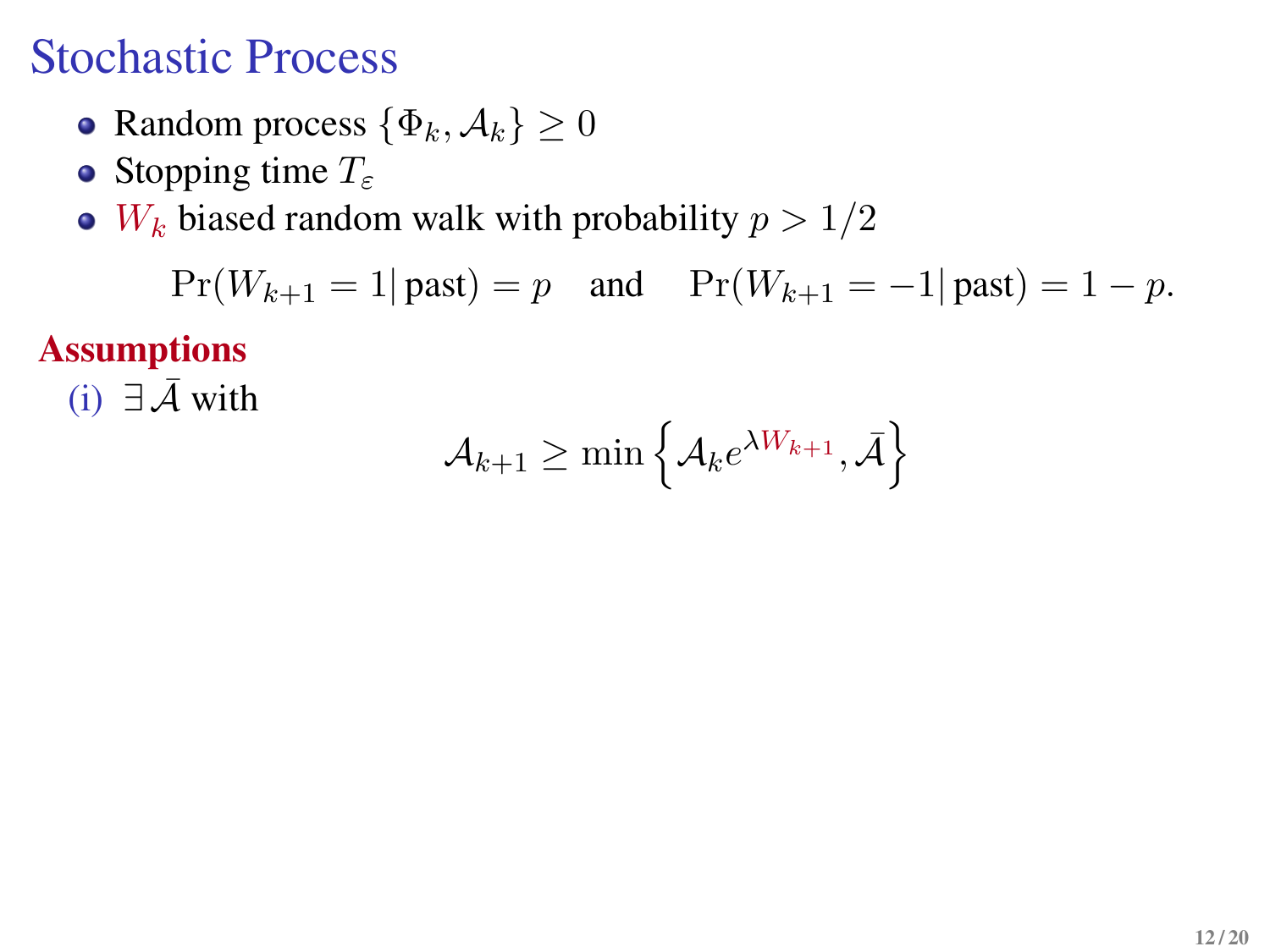## Stochastic Process

- Random process  $\{\Phi_k, \mathcal{A}_k\} \geq 0$
- Stopping time  $T_{\varepsilon}$
- $\bullet$  W<sub>k</sub> biased random walk with probability  $p > 1/2$

 $Pr(W_{k+1} = 1 | \text{ past}) = p$  and  $Pr(W_{k+1} = -1 | \text{past}) = 1 - p$ .

#### **Assumptions**

(i)  $∃\bar{A}$  with

$$
\mathcal{A}_{k+1} \geq \min\left\{\mathcal{A}_k e^{\lambda W_{k+1}}, \bar{\mathcal{A}}\right\}
$$

(ii)  $\exists$  nondecreasing  $h : [0, \infty) \to (0, \infty)$  such that  $\mathbf{E}[\Phi_{k+1} | \text{past}] \leq \Phi_k - h(\mathcal{A}_k).$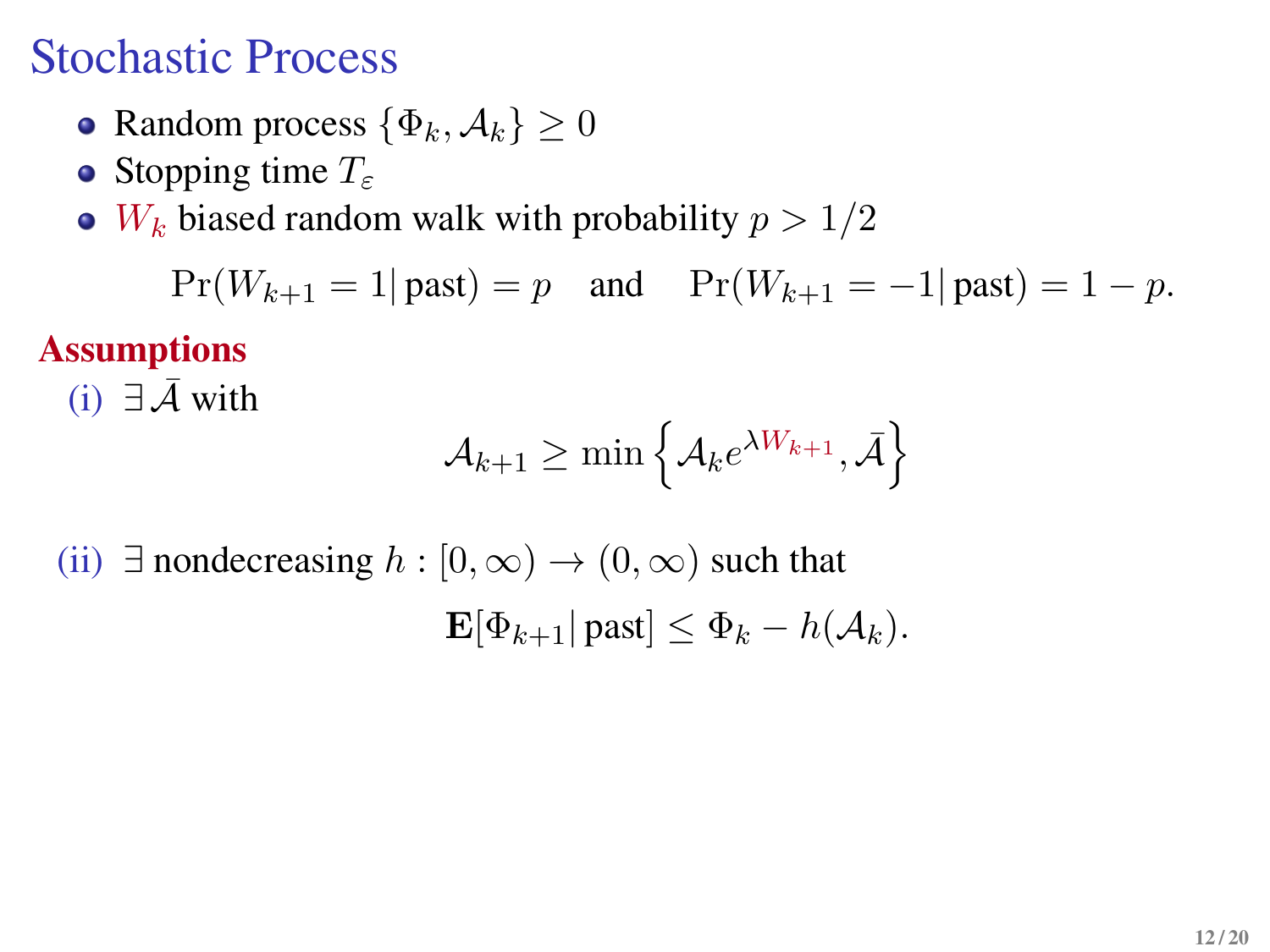# Stochastic Process

- Random process  $\{\Phi_k, \mathcal{A}_k\} \geq 0$
- Stopping time  $T_{\varepsilon}$
- $\bullet$  W<sub>k</sub> biased random walk with probability  $p > 1/2$

 $Pr(W_{k+1} = 1 | \text{ past}) = p$  and  $Pr(W_{k+1} = -1 | \text{past}) = 1 - p$ .

### **Assumptions**

(i)  $∃\bar{A}$  with

$$
\mathcal{A}_{k+1} \geq \min\left\{\mathcal{A}_k e^{\lambda W_{k+1}}, \bar{\mathcal{A}}\right\}
$$

(ii)  $\exists$  nondecreasing  $h : [0, \infty) \to (0, \infty)$  such that

 $\mathbf{E}[\Phi_{k+1} | \text{past}] \leq \Phi_k - h(\mathcal{A}_k).$ 

#### **Optimization viewpoint**

- $\bullet$   $\Phi_k$  is progress toward optimality
- $\bullet$   $\mathcal{A}_k$  is step size parameter
- $\bullet$  T<sub>s</sub> is the first iteration k to reach accuracy  $\varepsilon$

$$
\bullet~\bar{\mathcal{A}}=1/L
$$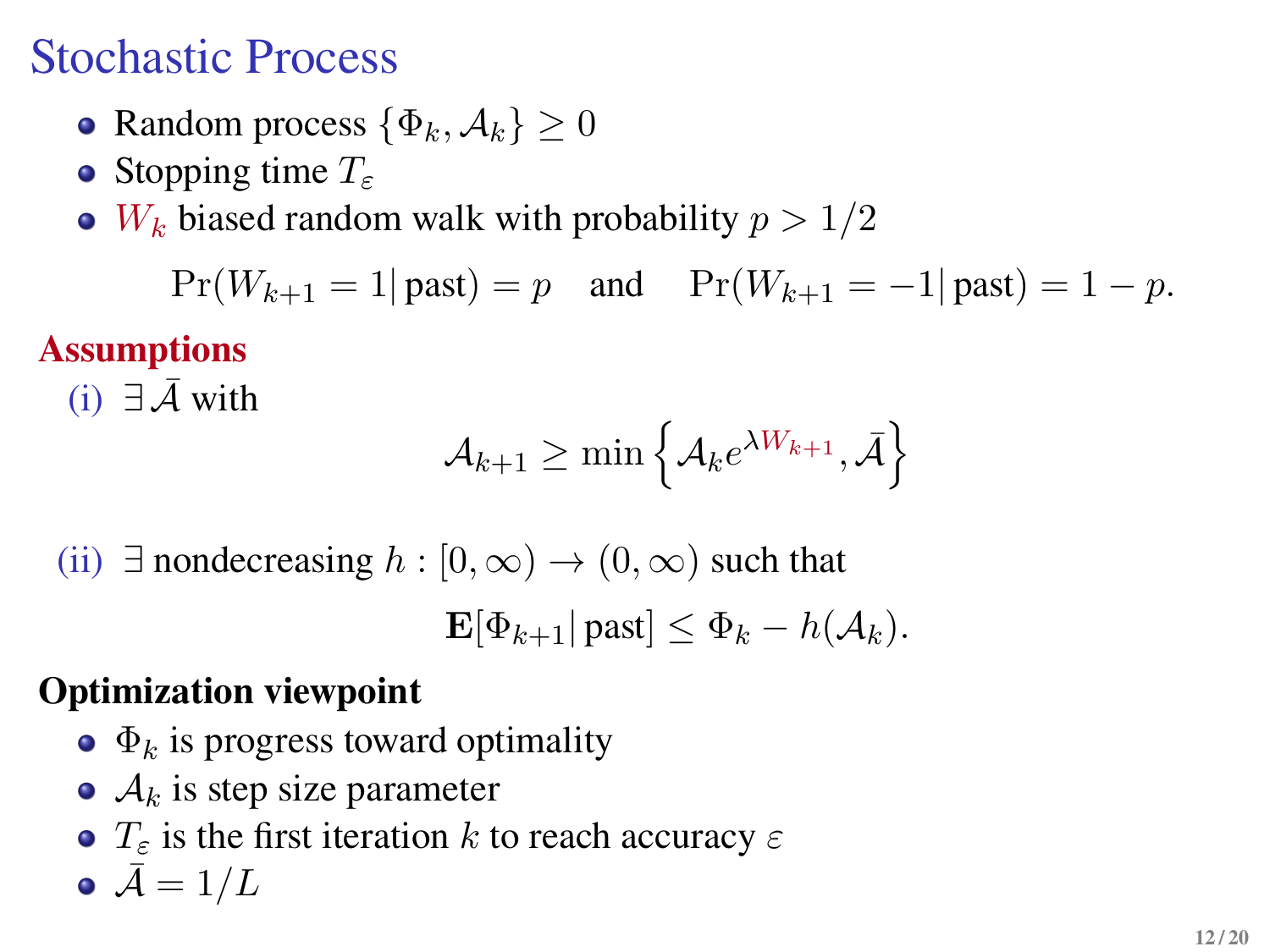## Stochastic process

**Thm:** (Blanchet, Cartis, Menickelly, Scheinberg '17)

$$
\mathbf{E}[T_{\varepsilon}] \le \frac{p}{2p-1} \cdot \frac{\Phi_0}{h(\bar{\mathcal{A}})} + 1.
$$

Convergence result

 $\mathbf{E}[T_{\varepsilon}]$  = expected number of iterations until reach accuracy  $\varepsilon$ 

#### **Main idea of proof:**

- $\bullet$   $\Phi_k$  is a supermartingale and  $T_{\varepsilon}$  is a stopping time
- Compute expected number of times (renewals,  $N(T_{\varepsilon})$ )  $\mathcal{A}_k$  returns to  $\bar{\mathcal{A}}$ before  $T<sub>\epsilon</sub>$  (Wald's Identity)
- Optional stopping time relates expected renewals to supermartingale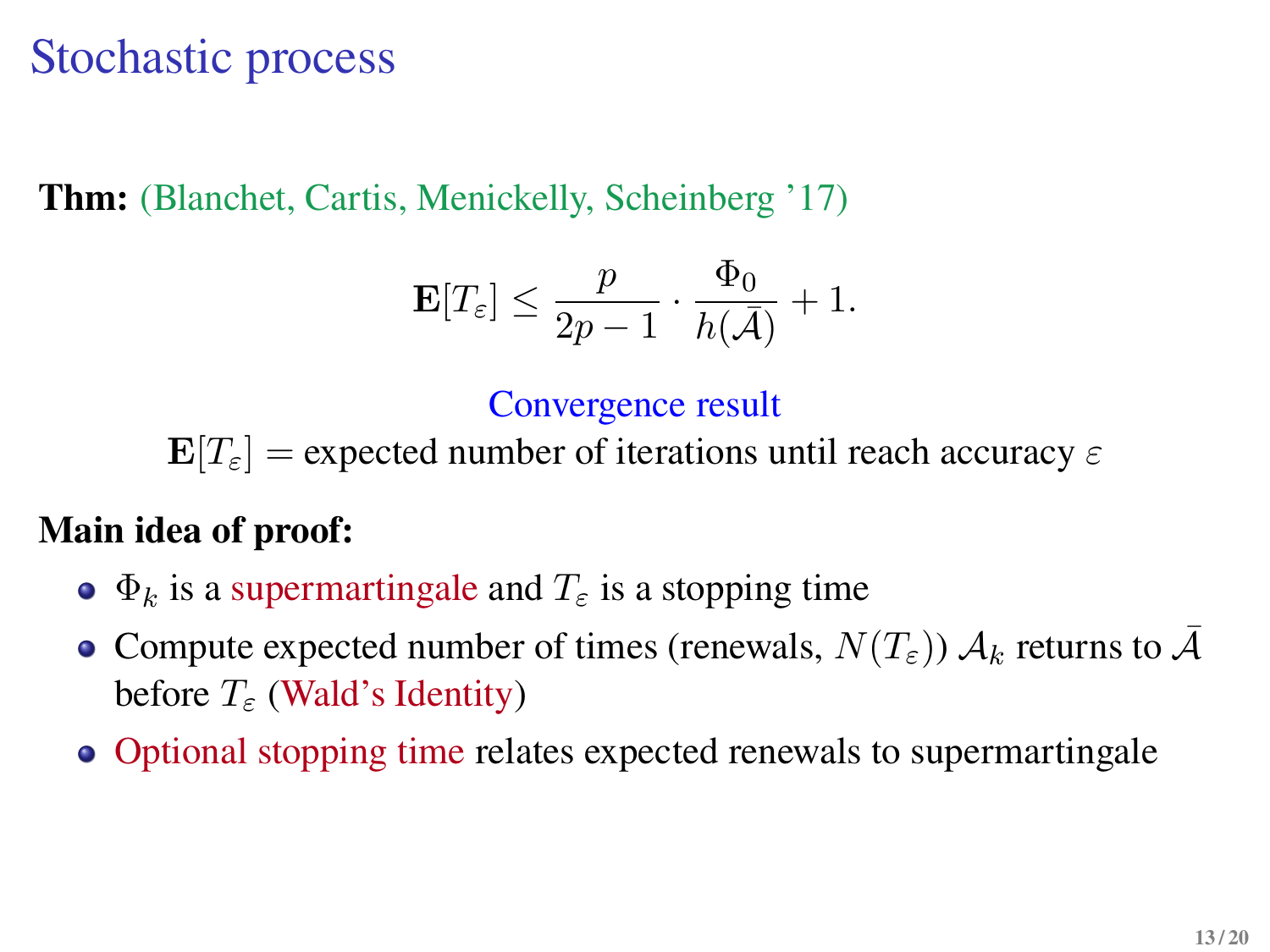### Convergence result: relationship to line search **Key observations**

• 
$$
\Phi_k = \underbrace{\nu(f(x_k) - f_{\min}) + (1 - \nu)\alpha_k \|\nabla f(x_k)\|^2}_{\text{balance each other}} + (1 - \nu)\theta \delta_k^2
$$

• 
$$
A_k = \alpha_k
$$
, random walk with  $p = p_g p_f$ 

- $T_{\varepsilon} = \inf\{k \geq 0 : \|\nabla f(x_k)\| < \varepsilon\}$
- $\bullet \bar{A} = 1/L$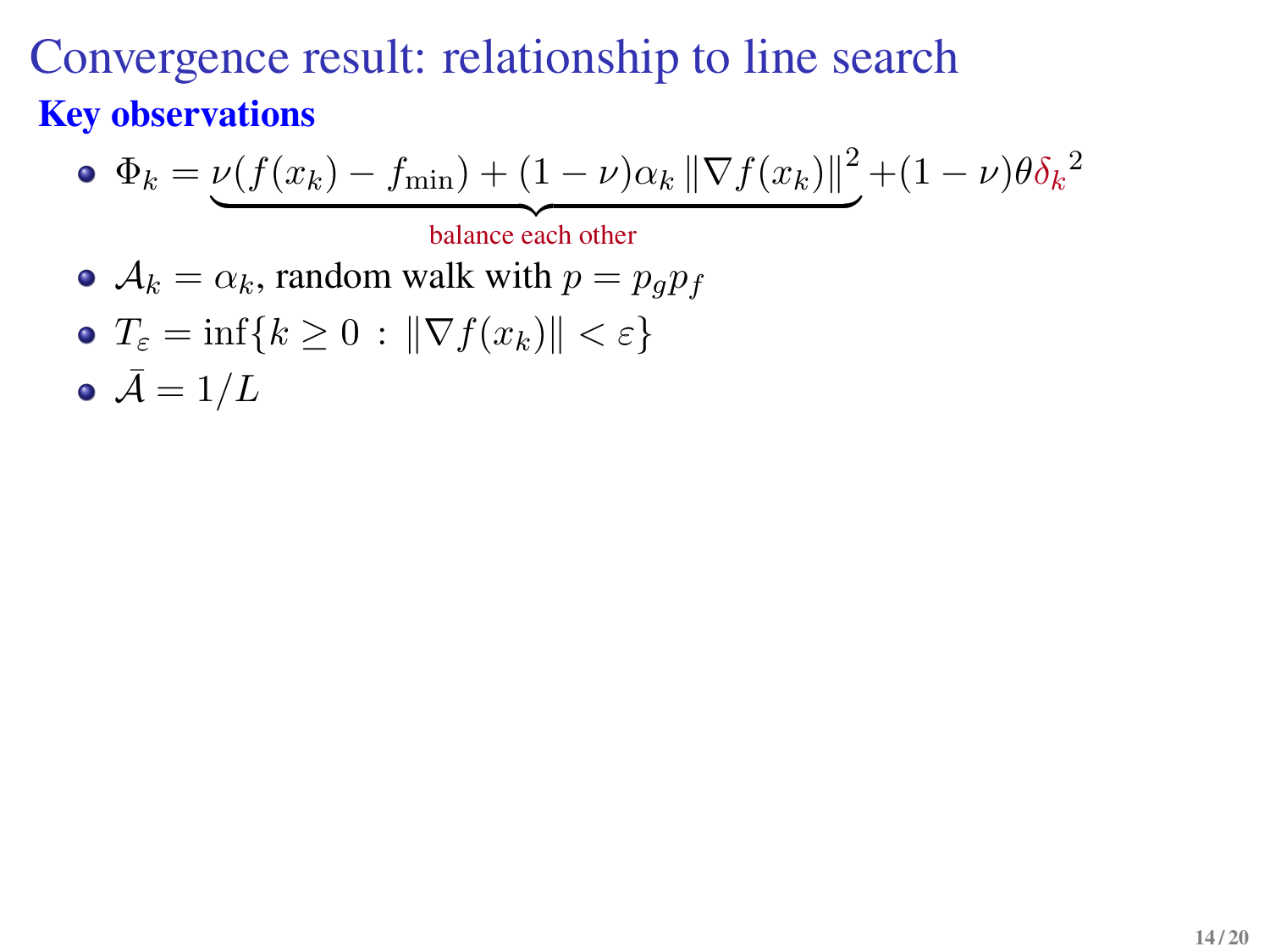## Convergence result: relationship to line search **Key observations**

\n- \n
$$
\Phi_k = \underbrace{\nu(f(x_k) - f_{\min}) + (1 - \nu)\alpha_k \|\nabla f(x_k)\|^2}_{\text{balance each other}}
$$
\n
\n- \n
$$
\mathcal{A}_k = \alpha_k, \text{ random walk with } p = p_g p_f
$$
\n
\n- \n
$$
T_\varepsilon = \inf\{k \geq 0 : \|\nabla f(x_k)\| < \varepsilon\}
$$
\n
\n- \n
$$
\bar{\mathcal{A}} = 1/L
$$
\n
\n

**Thm:** (P-Scheinberg '18) If

$$
p_g p_f > 1/2
$$
 and  $p_f$  sufficiently large,  

$$
\mathbf{E}[\Phi_{k+1} - \Phi_k | \text{past}] \le -\left(\alpha_k \|\nabla f(x_k)\|^2 + \theta \delta_k^2\right)
$$

*Proof Idea:*

- (1) accurate gradient + accurate function est.  $\Rightarrow \Phi_k \downarrow$  by  $\alpha_k \|\nabla f(x_k)\|^2$
- (2) all other cases  $\Phi_k \uparrow$  by  $\alpha_k \|\nabla f(x_k)\|^2 + \theta \delta_k^2$
- (3) Choose probabilities  $p_f$ ,  $p_g$  so that the (1) occurs more often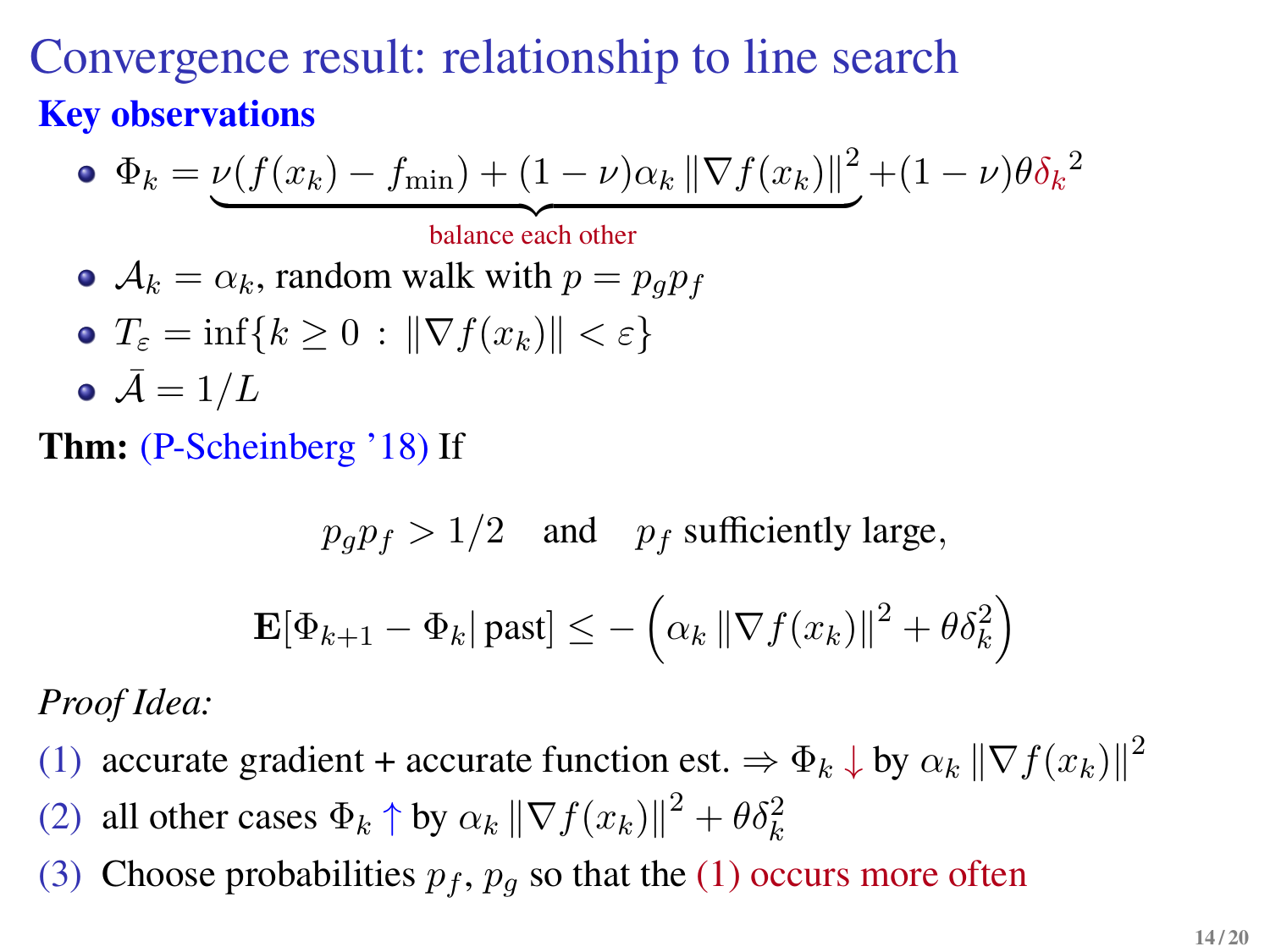Convergence result, nonconvex

#### **Stopping Time**

$$
T_{\varepsilon} = \inf\{k \,:\, \|\nabla f(x_k)\| < \varepsilon\}
$$

#### **Convergence rate, nonconvex** (P-Scheinberg '18)

If 
$$
p_g p_f > 1/2
$$
 and  $p_f$  sufficiently large,  

$$
\mathbf{E}[T_{\varepsilon}] \le \mathcal{O}\left(\frac{1}{\varepsilon^2}\right).
$$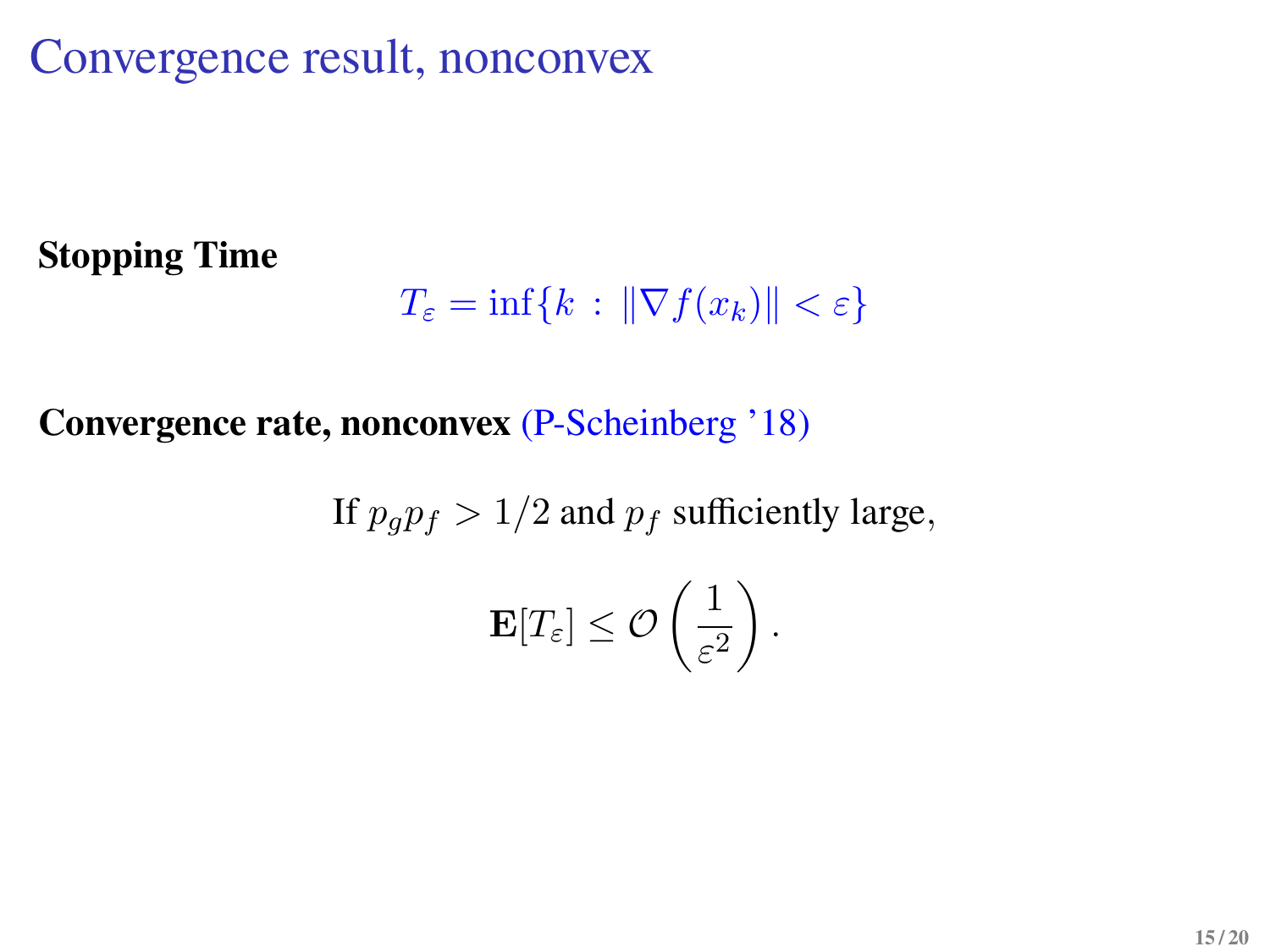### Convex case

#### **Assumptions:**

• f is convex and  $\|\nabla f(x)\| \leq L_f$  for all  $x \in \Omega$  $||x - x^*||$  ≤ *D* for all  $x \in \Omega$ 

Stopping time:  $T_{\varepsilon} = \inf\{k : f(x_k) - f^* < \varepsilon\}$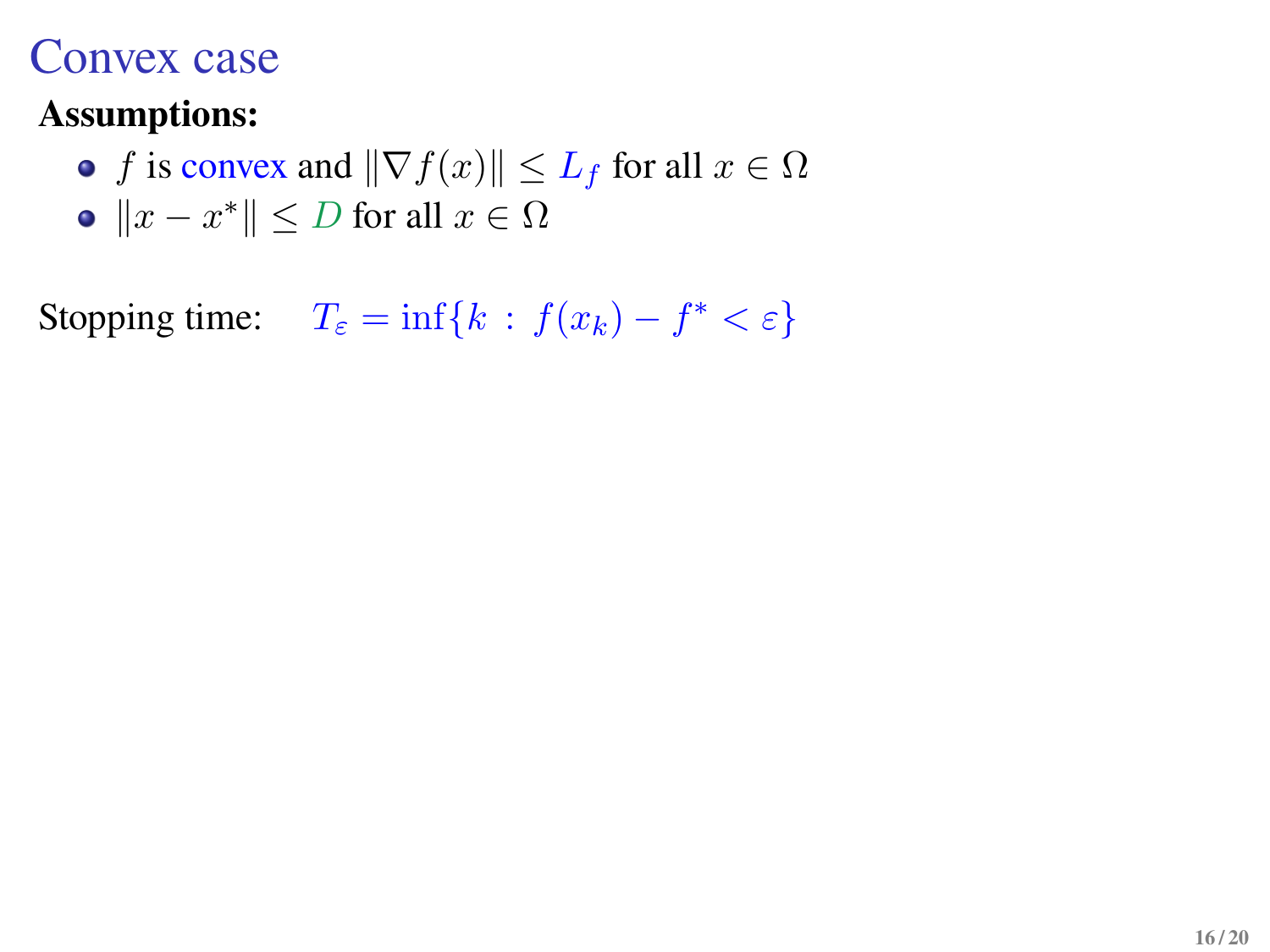### Convex case

#### **Assumptions:**

• f is convex and  $\|\nabla f(x)\| \leq L_f$  for all  $x \in \Omega$  $||x - x^*||$  ≤ *D* for all  $x \in \Omega$ 

Stopping time:  $T_{\varepsilon} = \inf\{k : f(x_k) - f^* < \varepsilon\}$ 

**Key observation:**

$$
\Phi_k = \tfrac{1}{\nu \varepsilon} - \tfrac{1}{\Psi_k}
$$

where  $\Psi_k = \nu(f(x_k) - f_{\min}) + (1 - \nu)\alpha_k \|\nabla f(x_k)\|^2 + (1 - \nu)\theta \delta_k^2$ 

**(Convergence rate, convex)** (P-Scheinberg '18)

If  $p_a p_f > 1/2$  and  $p_f$  sufficiently large,

$$
\mathbf{E}[T_{\varepsilon}] \leq \mathcal{O}\left(\frac{1}{\varepsilon}\right)
$$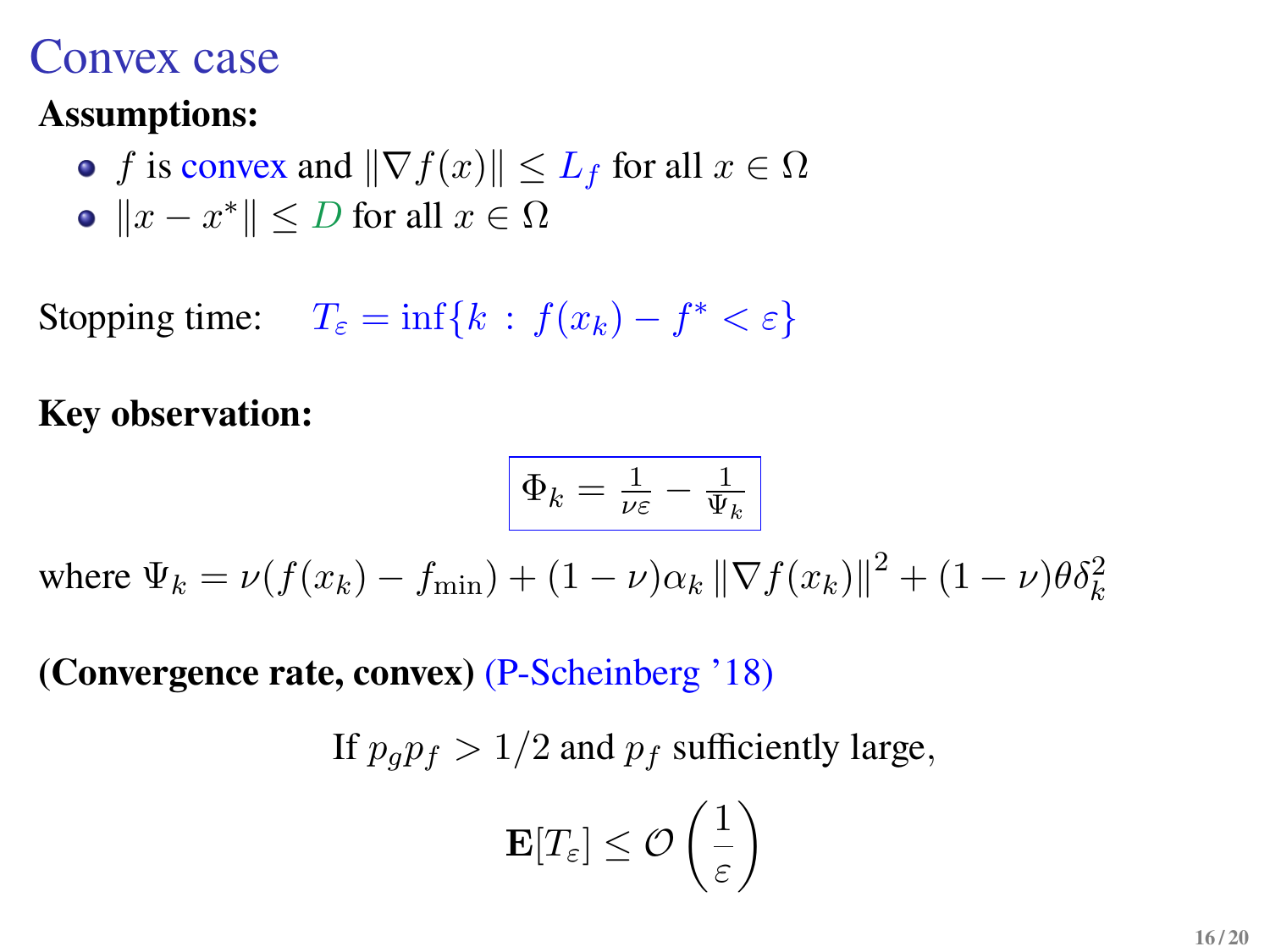## Strongly convex case

Stopping Time:  $T_{\varepsilon} = \inf\{k : f(x_k) - f^* < \varepsilon\}$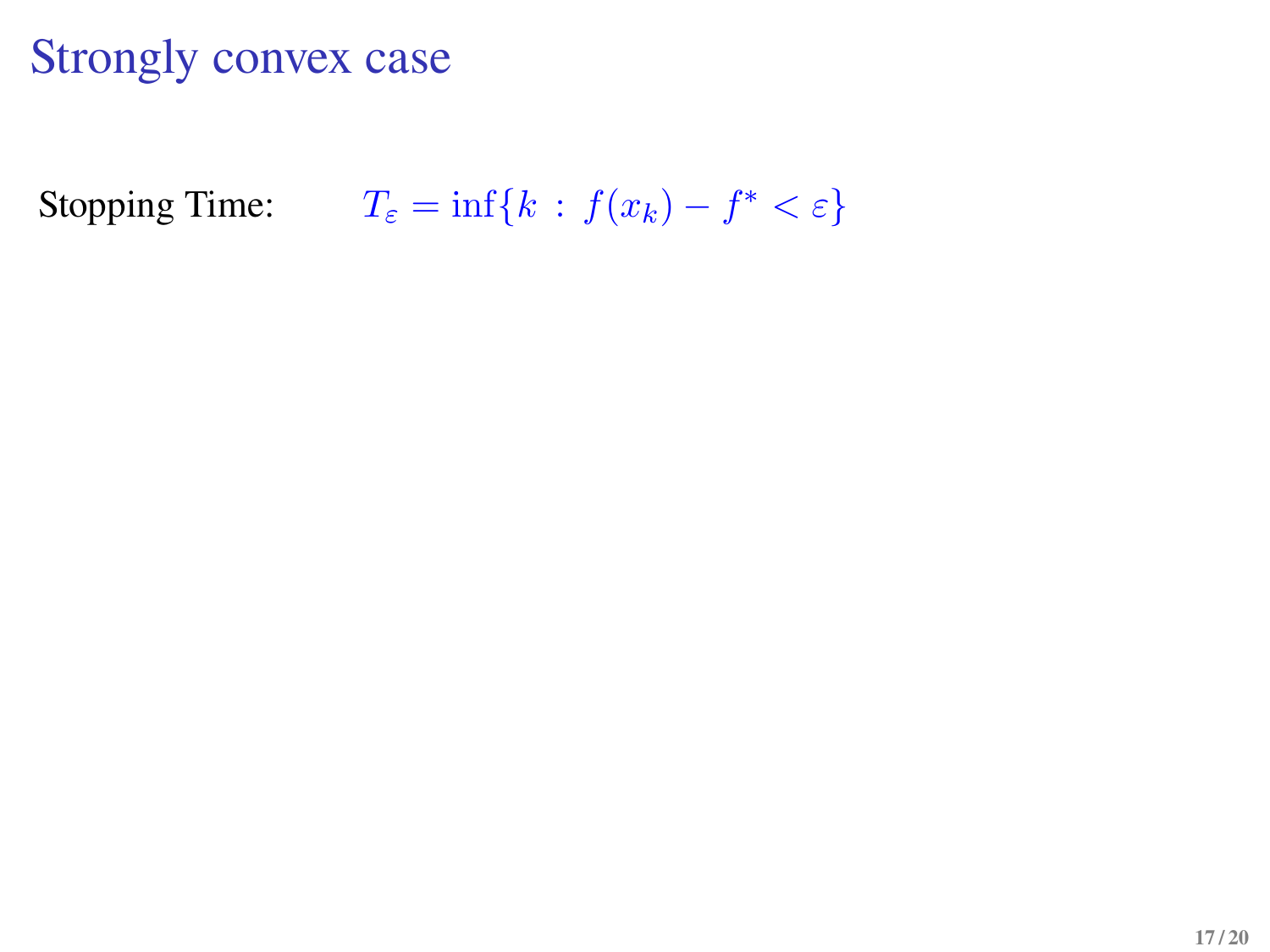## Strongly convex case

Stopping Time:  $T_{\varepsilon} = \inf\{k : f(x_k) - f^* < \varepsilon\}$ 

**Key observation:**

$$
\Phi_k = \log(\Psi_k) - \log(\nu \varepsilon)
$$

where  $\Psi_k = \nu(f(x_k) - f_{\min}) + (1 - \nu)\alpha_k \|\nabla f(x_k)\|^2 + (1 - \nu)\theta \delta_k^2$ 

**Convergence rate, strongly convex** (P-Scheinberg '18)

If 
$$
p_g p_f > 1/2
$$
 and  $p_f$  sufficiently large,  

$$
\mathbf{E}[T_{\varepsilon}] \leq \mathcal{O}\left(\log\left(\frac{1}{\varepsilon}\right)\right)
$$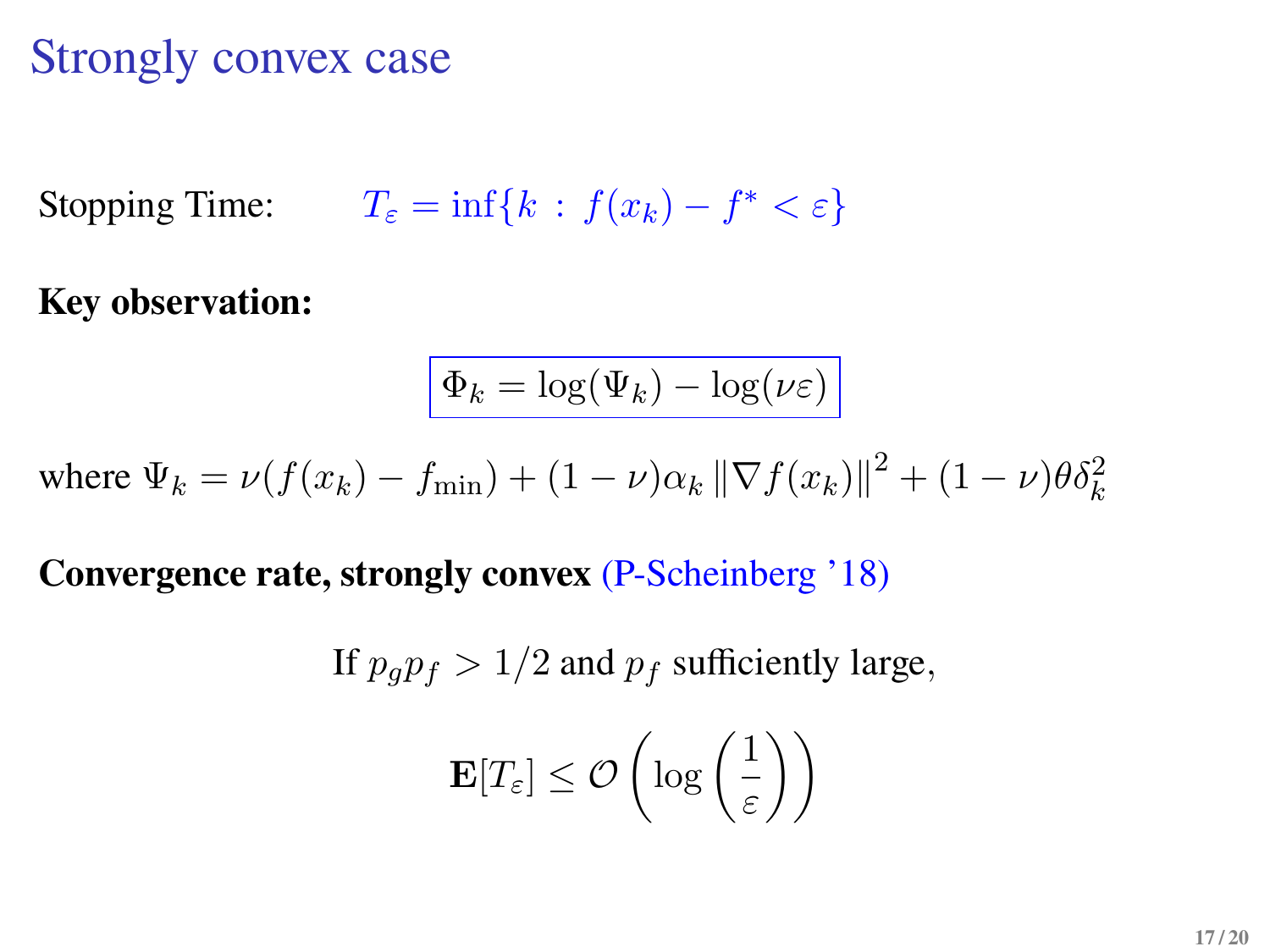### Preliminary results



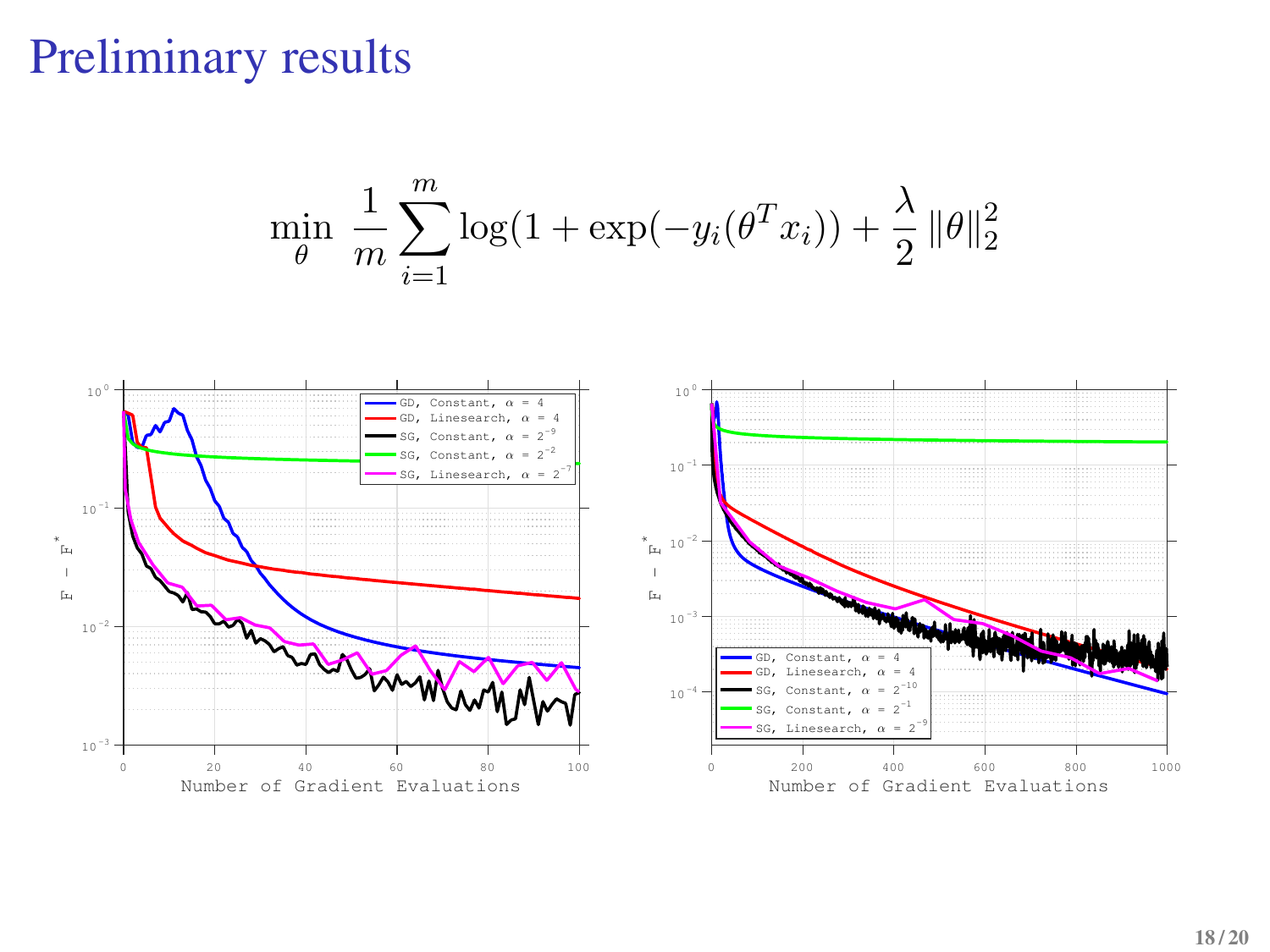# Open questions and extensions

### **Conclusions**

- General framework for convergence results
- Convergence analysis (nonconvex, convex, and strongly convex) for a line search algorithm with gradient descent.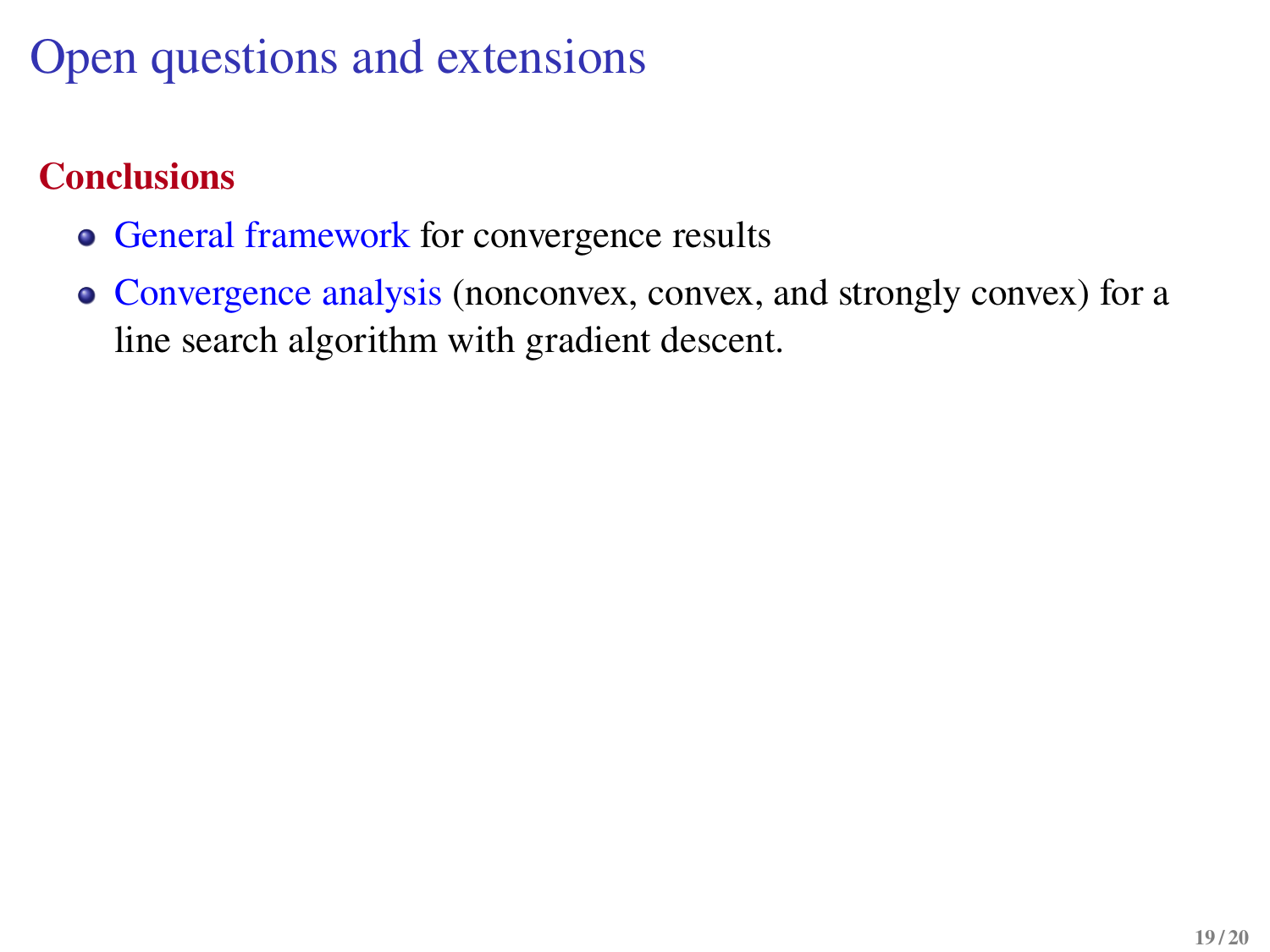# Open questions and extensions

### **Conclusions**

- General framework for convergence results
- Convergence analysis (nonconvex, convex, and strongly convex) for a line search algorithm with gradient descent.

#### **Applications of the stochastic process**

- Line search, trust region methods (Blanchet, Cartis, Menickelly, Scheinberg '17), and cubic regularization?
- Extensions into 2nd order stochastic methods with Hessian guarantees?

#### **Open problems**

- Finding a good practical stochastic line search for machine learning; sampling procedure too conservative
- Extending line search procedure to stochastic BFGS